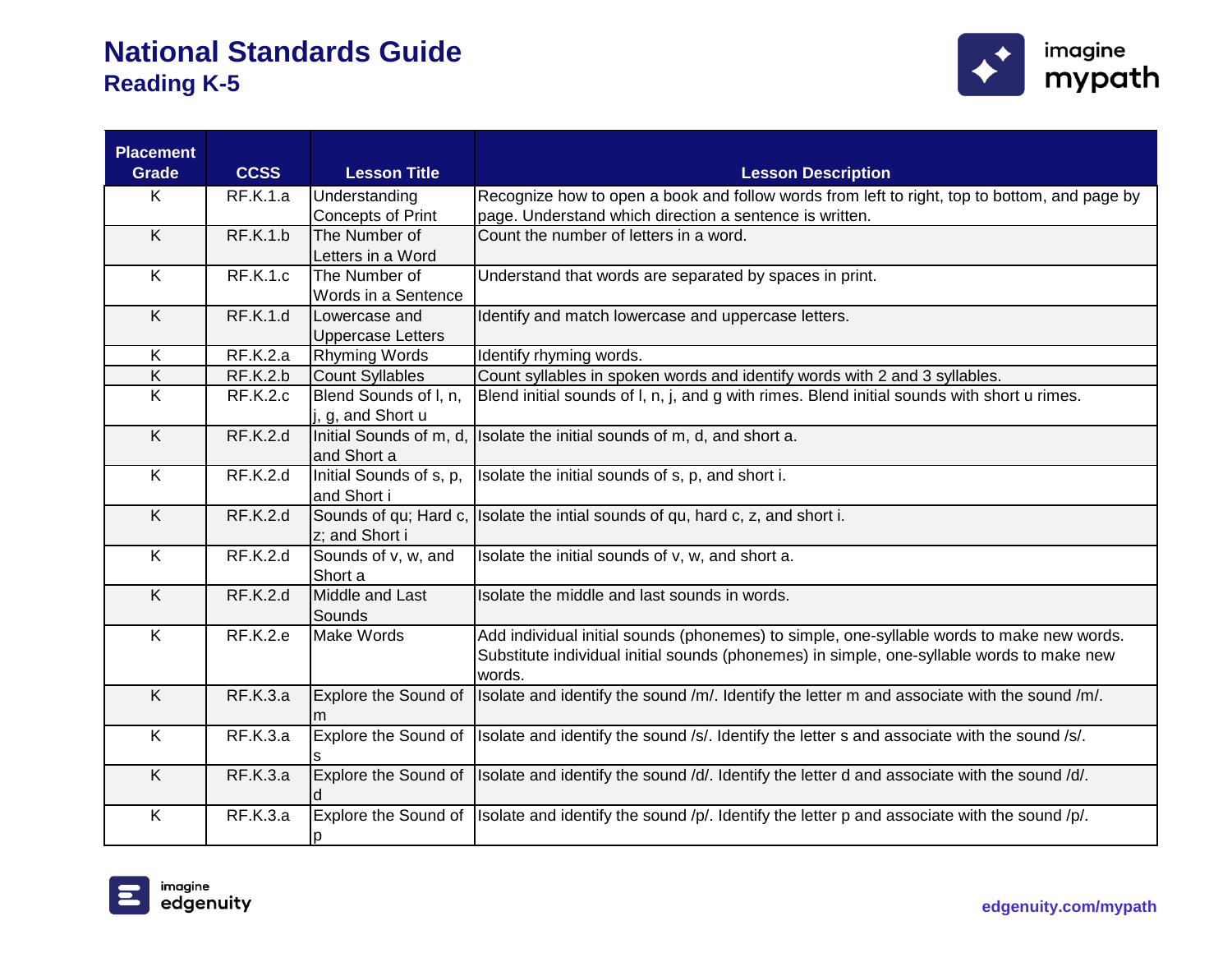

| <b>Placement</b><br><b>Grade</b> | <b>CCSS</b>     | <b>Lesson Title</b>                | <b>Lesson Description</b>                                                                                                                     |
|----------------------------------|-----------------|------------------------------------|-----------------------------------------------------------------------------------------------------------------------------------------------|
| K                                | <b>RF.K.3.a</b> |                                    | Explore the Sound of I Isolate and identify the initial sound /l/. Identify the letter I and associate with the sound /l/.                    |
| K                                | RF.K.3.a        |                                    | Explore the Sound of Isolate and identify the initial sound /n/. Identify the letter n and associate with the sound /n/.                      |
| K                                | RF.K.3.a        | <b>Explore the Sound of</b>        | Isolate and identify the final sound /t/. Identify the letter t and associate with the sound /t/.                                             |
| K                                | RF.K.3.a        | Explore the Sound of               | Isolate and identify the initial sound /h/. Identify the letter h and associate with the sound /h/.                                           |
| K                                | RF.K.3.a        | Explore the Sound of               | Isolate and identify the initial sound /b/. Identify the letter b and associate with the sound /b/.                                           |
| $\overline{\mathsf{K}}$          | <b>RF.K.3.a</b> | Explore the Sound of               | Isolate and identify the initial sound /r/. Identify the letter r and associate with the sound /r/.                                           |
| $\overline{K}$                   | RF.K.3.a        | Explore the Sound of               | Isolate and identify the initial and final sound /k/. Identify the letter k and associate with the<br>sound /k/.                              |
| K                                | RF.K.3.a        | Explore the Sound of               | Isolate and identify the initial sound /f/. Asociate the letter f with the sound /f/. Count the sounds<br>in words with an initial /f/ sound. |
| K                                | <b>RF.K.3.a</b> | Explore the Sound of<br>Hard g     | Isolate and identify the initial sound $q/$ . Identify the letter g and associate with the sound $q/$ .                                       |
| K                                | <b>RF.K.3.b</b> | Vowels a, i, and o                 | Identify the long a, i, and o vowel sound in CVCe words.                                                                                      |
| $\sf K$                          | <b>RF.K.3.c</b> | High-Frequency<br>Words A          | Learn to read the high-frequency words and, in, the, look, for, am, is, on, said, she, get, of,<br>little, you, and make.                     |
| K                                | RF.K.3.c        | High-Frequency<br>Words B          | Learn to read the high-frequency words the, of, to, you, she, my, is, are, do, and does.                                                      |
| K                                | <b>RF.K.3.d</b> | <b>Different</b>                   | Find Sounds That Are Identify the sounds and letters that are different between two words that have similar spellings.                        |
| K                                | <b>RF.K.3.d</b> | Phonics: Word<br><b>Families A</b> | Identify the letter sounds that make words in a word family different.                                                                        |
| K                                | <b>RF.K.3.d</b> | Phonics: Word<br><b>Families B</b> | Identify the letter sounds that make words in a word family different.                                                                        |
| K                                | RF.K.4          | What You Read and<br>Why           | Identify what you are reading by looking at the text and the pictures. Identify the purpose for<br>reading a text.                            |

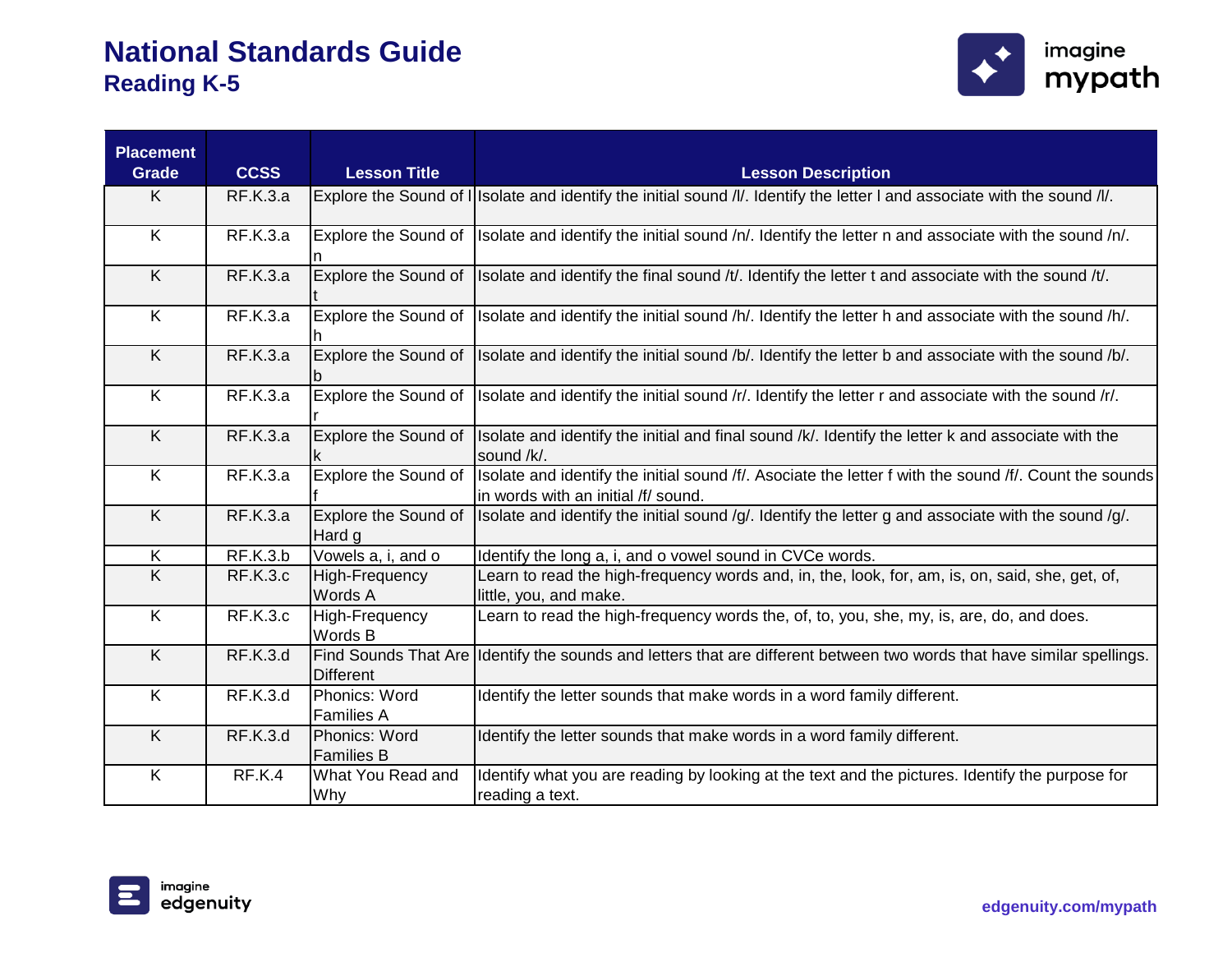

| <b>Placement</b>        |                 |                             |                                                                                                                       |
|-------------------------|-----------------|-----------------------------|-----------------------------------------------------------------------------------------------------------------------|
| <b>Grade</b>            | <b>CCSS</b>     | <b>Lesson Title</b>         | <b>Lesson Description</b>                                                                                             |
| K                       | <b>RF.K.3.B</b> | Sounds and Syllables        | Learn to identify long and short vowels, identify syllable demarcation, and decode multisyllabic                      |
|                         | RF.1.3.B        | in Words A                  | words.                                                                                                                |
|                         | <b>RF.1.3.C</b> |                             |                                                                                                                       |
|                         | RF.1.3.D        |                             |                                                                                                                       |
|                         | RF.1.3.E        |                             |                                                                                                                       |
|                         | RF.2.3.A        |                             |                                                                                                                       |
|                         | RF.2.3.C        |                             |                                                                                                                       |
| K                       | L.K.4.B         | <b>Word Parts: Endings</b>  | Learn to identify and understand the meanings of inflectional endings -s, -es, -ed, and-ing.                          |
|                         | <b>RF.1.3.F</b> | IA.                         |                                                                                                                       |
|                         | L.1.4.C         |                             |                                                                                                                       |
| K                       | L.K.4.B         | <b>Word Parts: Prefixes</b> | Learn to identify and decode words with the affixes un-, re-, -ful, and-less.                                         |
|                         | L.1.4.B         | and Suffixes A              |                                                                                                                       |
|                         | RF.2.3.D        |                             |                                                                                                                       |
|                         | L.2.4.B         |                             |                                                                                                                       |
| $\overline{\mathsf{K}}$ | RF.K.4          |                             | Reading with Focus A Learn to establish a purpose for reading, use self-correction strategies while reading, and read |
|                         |                 |                             | aloud with appropriate expression.                                                                                    |
| K, 1, 2                 | RF.K.3.B        | Sounds and Syllables        | Learn to identify long and short vowels, identify syllable demarcation, and decode multisyllabic                      |
|                         | RF.1.3.B        | in Words B                  | words.                                                                                                                |
|                         | <b>RF.1.3.C</b> |                             |                                                                                                                       |
|                         | RF.1.3.D        |                             |                                                                                                                       |
|                         | RF.1.3.E        |                             |                                                                                                                       |
|                         | RF.2.3.A        |                             |                                                                                                                       |
|                         | RF.2.3.C        |                             |                                                                                                                       |
| K, 1, 2                 | L.K.4.B         | <b>Word Parts: Endings</b>  | Learn to identify and decode words with the endings -ed, -ing, -er[comparative], and -                                |
|                         | <b>RF.1.3.F</b> | IΒ                          | est[superlative].                                                                                                     |
|                         | L.1.4.C         |                             |                                                                                                                       |
| K, 1, 2                 | L.K.4.B         | <b>Word Parts: Prefixes</b> | Learn to identify and decode words with the affixes un-, re-, -ful, and-less.                                         |
|                         | L.1.4.B         | and Suffixes B              |                                                                                                                       |
|                         | RF.2.3.D        |                             |                                                                                                                       |
|                         | L.2.4.B         |                             |                                                                                                                       |

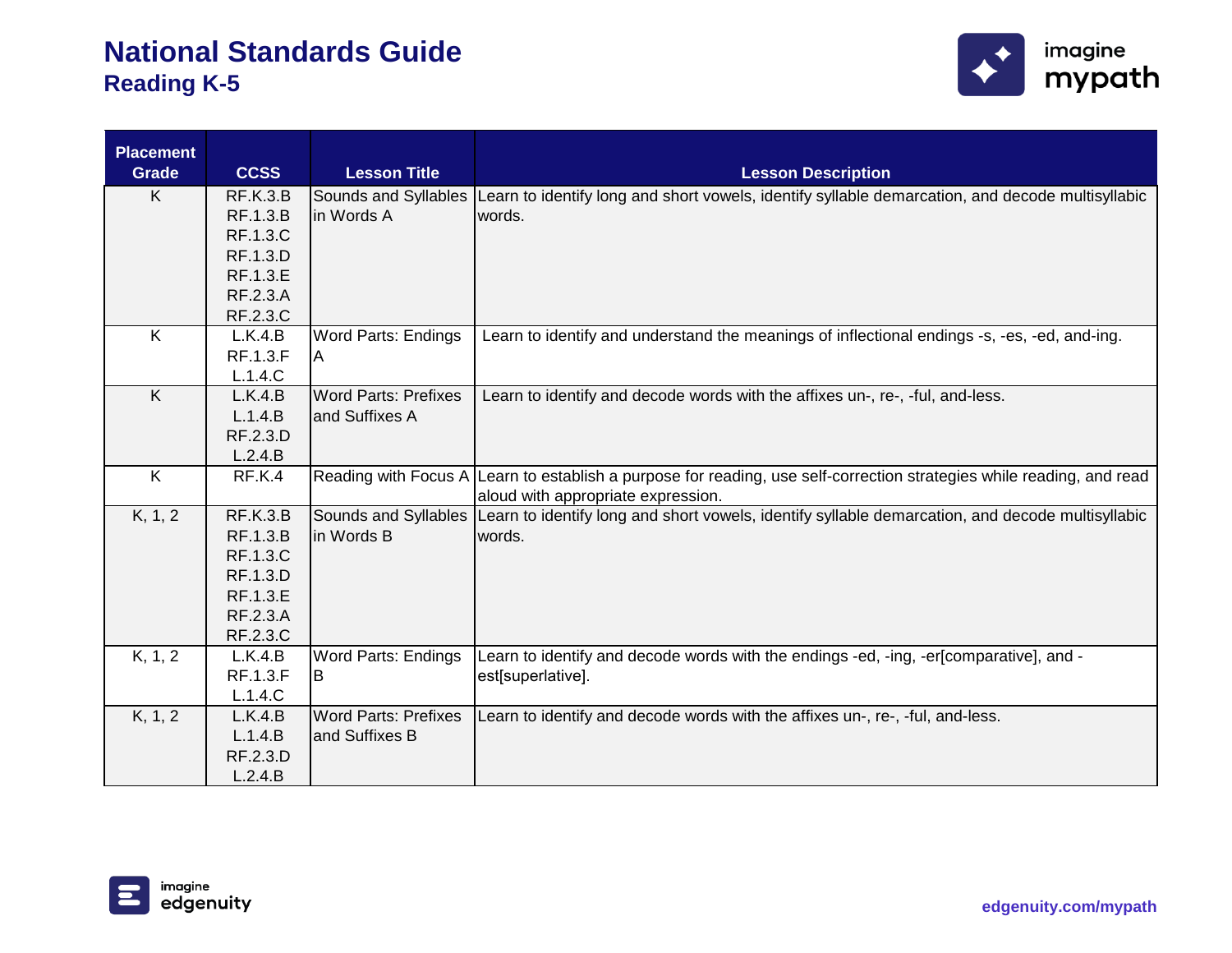

| <b>Placement</b>        |                 |                           |                                                                                                                       |
|-------------------------|-----------------|---------------------------|-----------------------------------------------------------------------------------------------------------------------|
| <b>Grade</b>            | <b>CCSS</b>     | <b>Lesson Title</b>       | <b>Lesson Description</b>                                                                                             |
| K, 1, 2                 | RF.K.4          |                           | Reading with Focus B Learn to establish a purpose for reading, use self-correction strategies while reading, and read |
|                         | RF.1.4          |                           | aloud with appropriate expression.                                                                                    |
|                         | RF.2.4          |                           |                                                                                                                       |
|                         | <b>RF.1.4.A</b> |                           |                                                                                                                       |
|                         | RF.2.4.A        |                           |                                                                                                                       |
|                         | <b>RF.1.4.B</b> |                           |                                                                                                                       |
|                         | RF.2.4.B        |                           |                                                                                                                       |
|                         | <b>RF.1.4.C</b> |                           |                                                                                                                       |
|                         | RF.2.4.C        |                           |                                                                                                                       |
| K                       | <b>RL.K.1</b>   | Ask/Answer                | Learn to ask and answer questions about key details in a story.                                                       |
|                         |                 | Questions (Lit) A         |                                                                                                                       |
| K                       | RLK.2           | Retell a Story            | Learn to retell a story using key details.                                                                            |
| $\overline{K}$          | <b>RL.K.3</b>   | Characters, Setting,      | Learn to identify characters, settings, and major events in a story.                                                  |
|                         |                 | and Events                |                                                                                                                       |
| K                       | <b>RL.K.4</b>   | Ask Questions about       | Learn to ask and answer questions about unknown words in a text.                                                      |
|                         |                 | Words in a Story          |                                                                                                                       |
| K                       | <b>RL.K.5</b>   | Different Kinds of        | Learn to identify which type of text is shown: a story or a poem.                                                     |
|                         |                 | Books (Poem, Story)       |                                                                                                                       |
| K                       | RL.K.6          | Author and Illustrator    | Learn to identify the role of an author and illustrator in a story.                                                   |
|                         |                 | (Story)                   |                                                                                                                       |
| K.                      | RL.K.7          | <b>Story and Pictures</b> | Learn how the words and pictures work together to tell a story.                                                       |
| $\overline{\mathsf{K}}$ | <b>RL.K.9</b>   | <b>Compare Characters</b> | Learn to identify characters in a story and compare and contrast the characters' experiences.                         |
|                         |                 | in Fiction                |                                                                                                                       |
| $\overline{K}$          | <b>RL.K.1</b>   | Ask / Answer              | Learn to ask and answer questions about key details in a story.                                                       |
|                         |                 | Questions (Lit) L-A       |                                                                                                                       |
| K                       | <b>RL.K.2</b>   | Retell a Story with       | Learn to retell a story using key details.                                                                            |
|                         |                 | <b>Key Details</b>        |                                                                                                                       |
| $\overline{K}$          | RL.K.3          | Find Characters,          | Learn how to find the characters, the setting, and the key events in a story.                                         |
|                         |                 | Setting, and Events       |                                                                                                                       |
| K                       | <b>RI.K.1</b>   | Ask / Answer              | Learn to stop and ask questions about important details in a text and to find answers in the text                     |
|                         |                 | Questions (InfoText)      | and photos.                                                                                                           |
|                         |                 | L-A                       |                                                                                                                       |

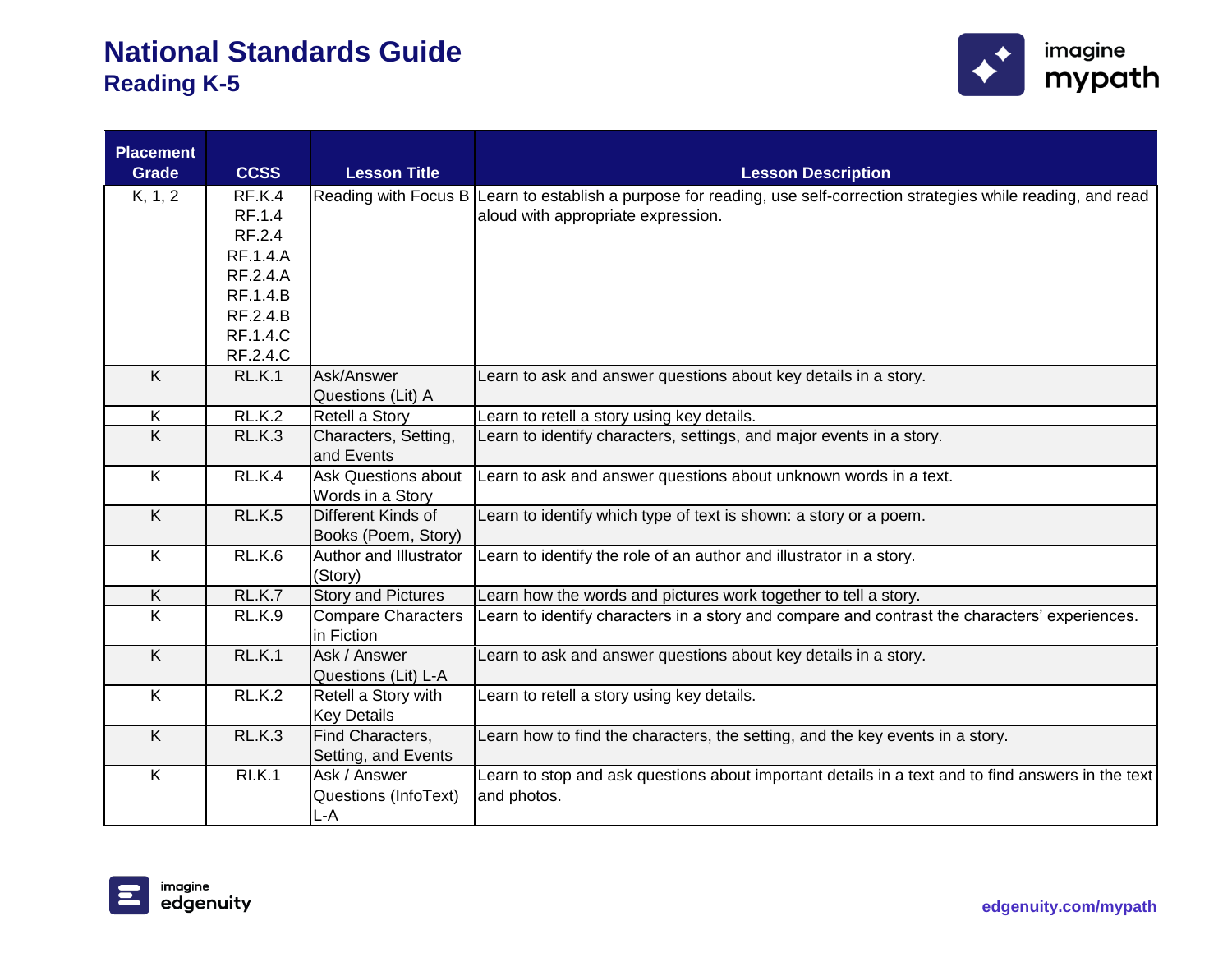

| <b>Placement</b><br><b>Grade</b> | <b>CCSS</b>   | <b>Lesson Title</b>                                | <b>Lesson Description</b>                                                                                                                          |
|----------------------------------|---------------|----------------------------------------------------|----------------------------------------------------------------------------------------------------------------------------------------------------|
| K                                | <b>RI.K.1</b> | Ask/Answer<br>Questions (InfoText)<br>Α            | Learn to ask questions and find answers in a text.                                                                                                 |
| K                                | <b>RI.K.2</b> | Topic and Details in<br>Nonfiction                 | Learn to identify the topic and details of a text.                                                                                                 |
| K                                | <b>RI.K.2</b> | Main Topic and<br>Details in Nonfiction            | Learn to identify the topic and details of a book.                                                                                                 |
| K                                | <b>RI.K.3</b> | Make Connections in<br>Nonfiction                  | Learn to make connections in a nonfiction text.                                                                                                    |
| K                                | <b>RI.K.4</b> | <b>Ask Questions about</b><br>Words (InfoText)     | Learn to ask and answer questions about unknown words in a text about animals.                                                                     |
| K                                | <b>RI.K.5</b> | Parts of a Book<br>(Nonfiction)                    | Students learn how to identify and use the information on the front cover, back cover, and title<br>page of a book to know what the book is about. |
| K                                | <b>RI.K.6</b> | Author and Illustrator<br>(Nonfiction)             | Learn to name the author and illustrator of a nonfiction book and understand the role of each in<br>presenting information.                        |
| K                                | <b>RI.K.7</b> | Nonfiction                                         | Pictures and Words in Learn to describe how illustrations are linked to details in a text.                                                         |
| K                                | <b>RI.K.8</b> | Find Reasons in<br>Nonfiction                      | Learn to identify supporting reasons in a text.                                                                                                    |
| K                                | <b>RI.K.9</b> | <b>Compare Nonfiction</b><br><b>Books</b>          | Learn to read two nonfiction books and tell how they are alike and different.                                                                      |
| K                                | <b>RI.K.2</b> | Find Topic and<br>Details (InfoText)               | Learn how to find the topic and key details in a text.                                                                                             |
| $\overline{K}$                   | <b>RI.K.3</b> | Nonfiction Texts -<br>Steps in a Sequence          | Learn to use the title and illustrations to better understand an informational text, and read steps<br>in sequence.                                |
| $\overline{K}$                   | RI.K.4        | <b>Word Meaning Using</b><br>Clues (InfoText)      | Learn how to use clues in a text to figure out the meaning of unknown words.                                                                       |
| $\mathbf{1}$                     | RF.1.1.a      | <b>Print Concepts:</b><br><b>Sentence Features</b> | Understand that the first letter in a sentence must be capitalized, and a period comes at the<br>end of a sentence.                                |
| $\mathbf{1}$                     | RF.1.2.a      | Distinguish Long i<br>from Short i                 | Distinguish long i from short i in spoken single-syllable words.                                                                                   |
| $\mathbf{1}$                     | RF.1.2.b      | <b>Blending Sounds</b>                             | Blend consonant and vowel sounds together to say single-syllable words. (CVC, CCVC, and<br>CVCC patterns)                                          |

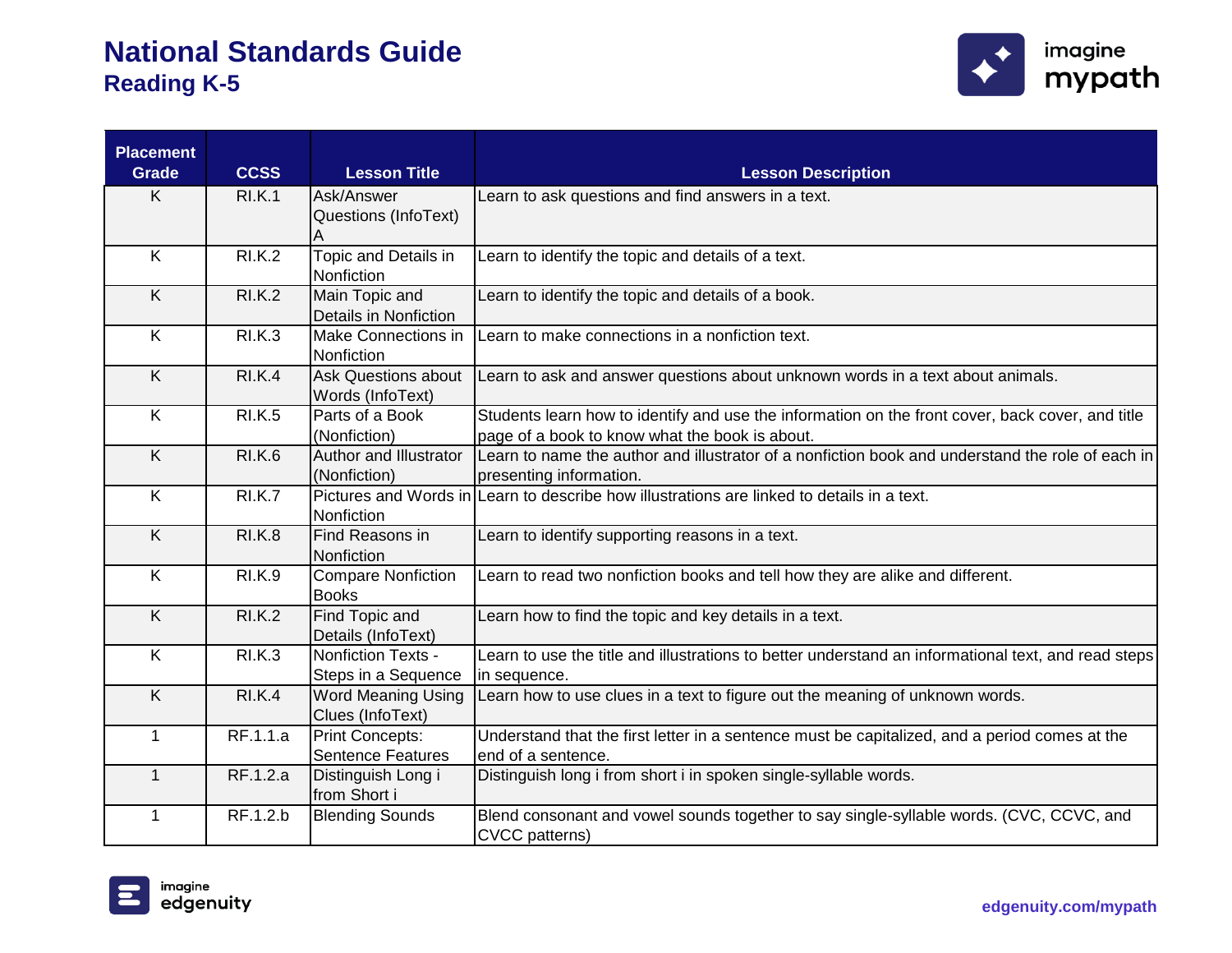

| <b>Placement</b><br><b>Grade</b> | <b>CCSS</b> | <b>Lesson Title</b>        | <b>Lesson Description</b>                                                                                              |
|----------------------------------|-------------|----------------------------|------------------------------------------------------------------------------------------------------------------------|
|                                  | RF.1.2.c    |                            | First, Middle, and Last Determine the initial sound or consonant blend, the medial vowel sound, and the final sound in |
|                                  |             | Sounds                     | spoken single-syllable words.                                                                                          |
| $\mathbf{1}$                     | RF.1.2.c    | Isolate Sounds: m, r,      | Determine the initial sound (phoneme), the medial vowel sound (phoneme), and the final                                 |
|                                  |             | h, s, d, t, Short a        | sound (phoneme) in spoken single-syllable words. (m, r, h, s, d, t, or short a)                                        |
| $\mathbf{1}$                     | RF.1.2.c    | Isolate Sounds: p, z,      | Determine the initial sound (phoneme), the medial vowel sound (phoneme), and the final                                 |
|                                  |             | k, qu, and Short i         | sound (phoneme) in spoken single-syllable words. (p, z, k, qu, or short i)                                             |
| $\mathbf{1}$                     | RF.1.2.c    | Isolate Sounds: v, j,      | Determine the initial sound (phoneme), the medial vowel sound (phoneme), and the final                                 |
|                                  |             | w, n, y, and Short e       | sound (phoneme) in spoken single-syllable words. (v, j, w, n, y, or short e)                                           |
| $\mathbf{1}$                     | RF.1.2.c    | Isolate Sounds: f, b,      | Determine the initial sound (phoneme), and the final sound (phoneme) in spoken single-                                 |
|                                  |             | hard c, and Short u        | syllable words. (f, b, hard c) Determine the medial vowel sound (phoneme) in spoken single-                            |
|                                  |             |                            | syllable words. (short u)                                                                                              |
| $\mathbf 1$                      | RF.1.2.c    | Isolate Sounds: x, g, I    | Determine the initial sound (phoneme), and the final sound (phoneme) in spoken single-                                 |
|                                  |             | and Short o                | syllable words. (x, g, l) Determine the medial vowel sound (phoneme) in spoken single-syllable                         |
|                                  |             |                            | words. (short o)                                                                                                       |
| $\mathbf{1}$                     | RF.1.2.d    | <b>Breaking Words into</b> | Determine the beginning, middle, and end sounds (phonemes) in spoken single-syllable, CVC                              |
|                                  |             | Sounds                     | words. Determine the beginning, middle, and end sounds (phonemes) in spoken single-                                    |
|                                  |             |                            | syllable, CCVC, CVCC, or CVVC words with digraphs. Determine the beginning, middle, and                                |
|                                  |             |                            | end sounds (phonemes) in spoken single-syllable, CVCe (silent e) words.                                                |
| $\mathbf 1$                      | RF.1.3.a    | Digraphs                   | Identify and determine the sounds (phonemes) made by initial and final consonant digraphs in                           |
|                                  |             |                            | single-syllable words.                                                                                                 |
| $\mathbf{1}$                     | RF.1.3.a    | The Sound of sh            | Determine the sound (phoneme) made by the sh digraph at the beginning or end of single-                                |
|                                  |             |                            | syllable words. Identify the letters that make the /sh/ sound. Identify single-syllable words that                     |
|                                  |             |                            | begin or end with the sh digraph (pronounced as the /sh/ sound).                                                       |
| $\mathbf{1}$                     | RF.1.3.a    | The Sound of ch            | Determine the sound (phoneme) made by the ch digraph at the beginning or end of single-                                |
|                                  |             |                            | syllable words. Identify the letters that make the /ch/ sound. Identify single-syllable words that                     |
|                                  |             |                            | begin or end with the ch digraph (pronounced as /ch/).                                                                 |
| $\mathbf{1}$                     | RF.1.3.a    | The Sound of th            | Determine the voiceless sound (phoneme) made by the th digraph at the beginning or end of                              |
|                                  |             |                            | single-syllable words. Identify the letters that make the voiceless /th/ sound. Identify single-                       |
|                                  |             |                            | syllable words that begin or end with the th digraph (pronounced as voiceless /th/).                                   |
| $\mathbf{1}$                     | RF.1.3.a    | The Sound of wh            | Determine the sound (phoneme) made by wh at the beginning or end of spoken single-syllable                             |
|                                  |             |                            | words. Identify the letters that make the /wh/ sound. Identify single-syllable words that begin or                     |
|                                  |             |                            | end with /wh/.                                                                                                         |
| $\mathbf{1}$                     | RF.1.3.b    | <b>Consonant Blends</b>    | Identify words with consonant blends at the beginning and end.                                                         |

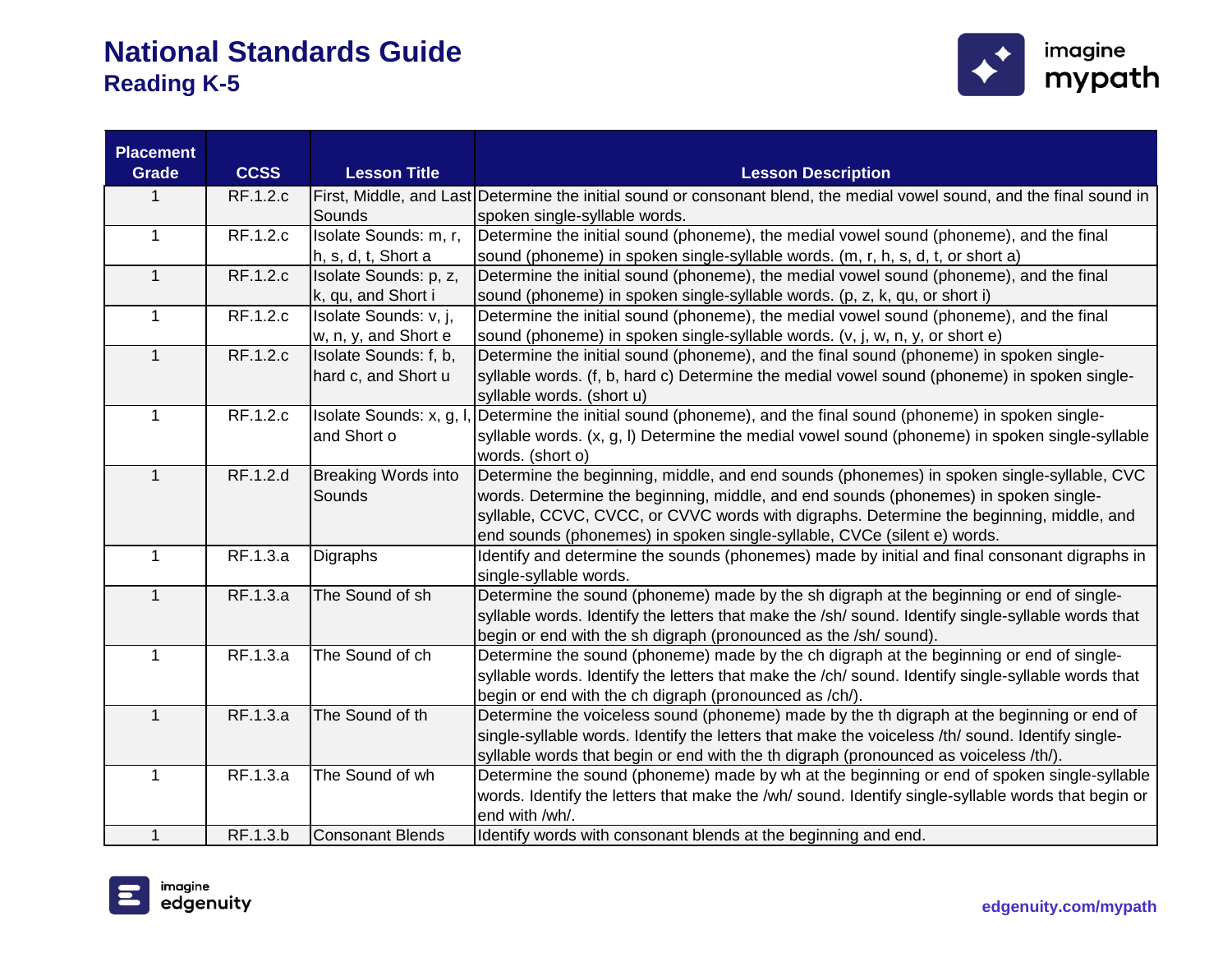

| <b>Placement</b><br><b>Grade</b> | <b>CCSS</b>     | <b>Lesson Title</b>                             | <b>Lesson Description</b>                                                                                                                                       |
|----------------------------------|-----------------|-------------------------------------------------|-----------------------------------------------------------------------------------------------------------------------------------------------------------------|
| 1                                | RF.1.3.b        | Reading Words with                              | Blend the sounds of letters in simple one-syllable words, one-syllable ight words, and one-                                                                     |
|                                  |                 | One Syllable                                    | syllable ing words to read the words.                                                                                                                           |
| $\mathbf 1$                      | RF.1.3.c        | Phonics: a, e, i, o, u                          | Decode CVCe words.                                                                                                                                              |
| 1                                | RF.1.3.c        | Phonics: ea                                     | Decode one-syllable words with the ea vowel team (pronounced /ē/).                                                                                              |
|                                  | RF.1.3.c        | Phonics: ee                                     | Decode one-syllable words with the ee vowel team (pronounced /ē/).                                                                                              |
|                                  | RF.1.3.c        | Phonics: ai, ay                                 | Decode one-syllable words with the ai or ay vowel team (pronounced /ā/).                                                                                        |
| $\mathbf{1}$                     | RF.1.3.c        | Phonics: oa, ow                                 | Decode one-syllable words with the ow or oa vowel team (pronounced /ō/).                                                                                        |
| 1                                | RF.1.3.d        | <b>Phonics: Count</b>                           | Count the syllables in 2- and 3-syllable words in sentence contexts.                                                                                            |
|                                  |                 | Syllables                                       |                                                                                                                                                                 |
| $\mathbf{1}$                     | RF.1.3.d        | Count the Number of<br><b>Syllables</b>         | Count the syllables in 2- and 3-syllable words in sentence contexts.                                                                                            |
| $\mathbf{1}$                     | RF.1.3.e        | Decode Two-Syllable<br>Words                    | Break VCCV-pattern or compound words into 2 syllables in a sentence context.                                                                                    |
| $\mathbf{1}$                     | RF.1.3.e        | Words with Two-<br>Syllables                    | Identify words with open and closed syllables.                                                                                                                  |
| $\mathbf{1}$                     | RF.1.3.f        | <b>Base Words and</b><br>Ending -ed             | Use past-tense -ed verbs in sentence contexts.                                                                                                                  |
| $\mathbf{1}$                     | RF.1.3.f        | Word Learning: Base<br>Word, Ending -ing        | Use -ing verbs in sentence contexts.                                                                                                                            |
| $\mathbf{1}$                     | RF.1.3.g        |                                                 | Reading Tricky Words Read words with common spelling patterns (-ight, -alk, -ind, -ould). Read high-frequency words<br>(four, take, could, funny, again, then). |
| $\mathbf{1}$                     | RF.1.4.a        | Read for a Reason                               | Identify the purpose for reading a text.                                                                                                                        |
| $\mathbf{1}$                     | RF.1.4.b        | <b>Read Correctly</b>                           | Identify mistakes made in a text read aloud. Determine how a text should be read, and whether<br>a passage is read at the right speed.                          |
| $\mathbf{1}$                     | <b>RF.1.4.c</b> | Read for<br>Understanding                       | Identify mistakes made in a text read aloud. Identify clues that support the meaning of an<br>unfamiliar word.                                                  |
| $\mathbf{1}$                     | RF.1.4.c        | <b>Context Clues for</b><br><b>Word Meaning</b> | Use context and pictures to determine the meaning of unfamiliar words. Identify context clues<br>that support the meaning of unfamiliar words.                  |
| $\mathbf{1}$                     | <b>RL.1.1</b>   | Ask/Answer<br>Questions (Lit) B                 | Learn to ask and answer questions about a story.                                                                                                                |
| $\mathbf{1}$                     | <b>RL.1.2</b>   | <b>Finding the Message</b><br>of a Story        | Learn what the message of a story is and use text details from the beginning, middle, and end<br>of a story to find its message.                                |

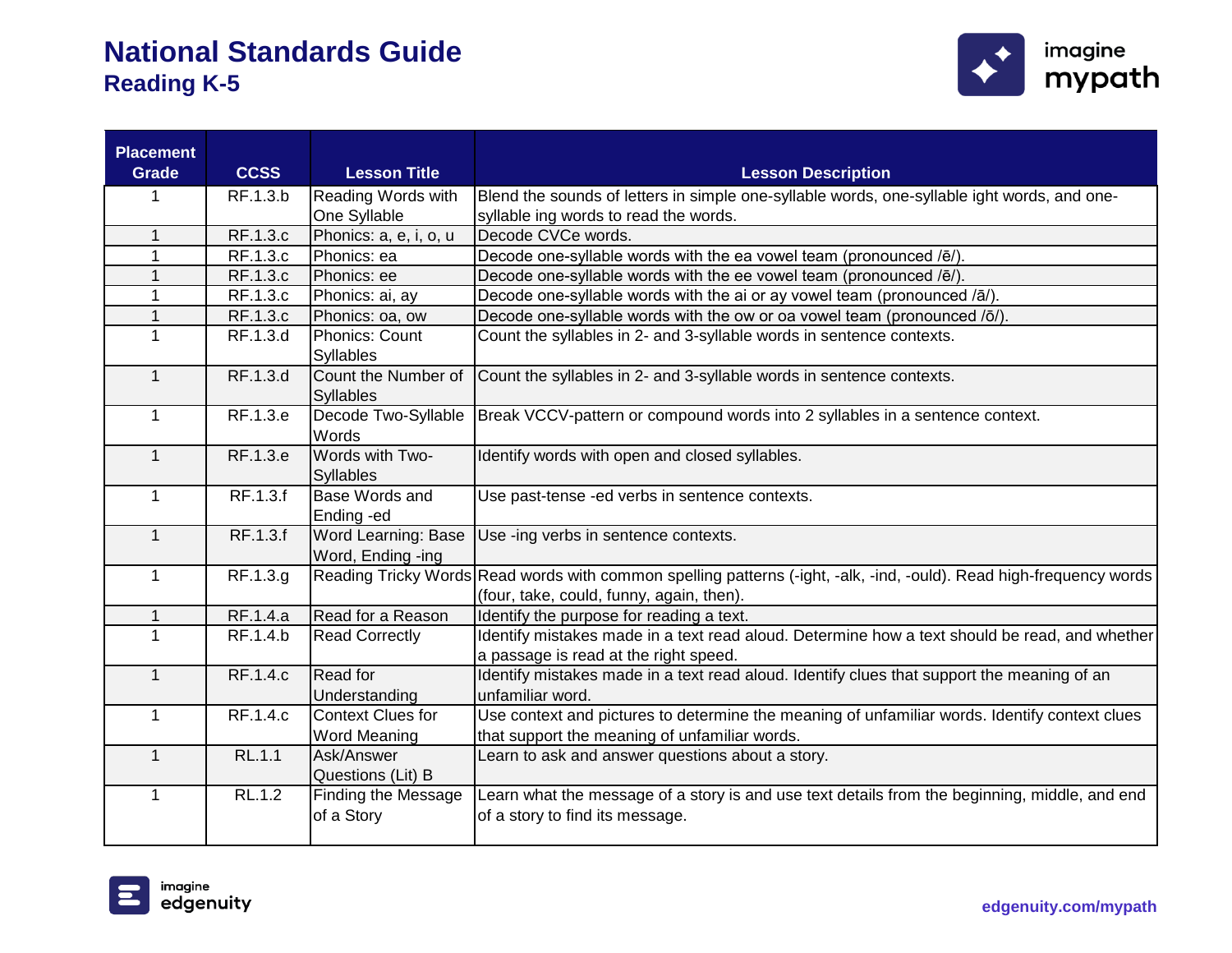

| <b>Placement</b><br><b>Grade</b> | <b>CCSS</b>   | <b>Lesson Title</b>                              | <b>Lesson Description</b>                                                                                                                                            |
|----------------------------------|---------------|--------------------------------------------------|----------------------------------------------------------------------------------------------------------------------------------------------------------------------|
| $\mathbf 1$                      | RL.1.2        | <b>Retelling and Finding</b><br>the Message      | Learn to retell a story by looking at important details in the beginning, middle, and end to find<br>the lesson.                                                     |
| $\mathbf{1}$                     | RL.1.3        | Describe Characters,<br>Settings, Events         | Use words and pictures to describe characters, settings and events in a story.                                                                                       |
| $\mathbf{1}$                     | <b>RL.1.4</b> | Words and Your Five<br>Senses (Lit)              | Learn to identify words and phrases in a poem that appeal to the senses.                                                                                             |
| $\mathbf{1}$                     | RL.1.5        | Storybooks and<br><b>Nonfiction Books</b>        | Learn to tell the difference between fiction and nonfiction and use story elements (characters,<br>setting, events) and purpose (to entertain) to recognize fiction. |
| $\mathbf{1}$                     | <b>RL.1.6</b> | <b>Finding the Narrator</b><br>of the Story      | Learn to use names and pronouns to identify the narrator of a story.                                                                                                 |
| $\mathbf 1$                      | <b>RL.1.7</b> | <b>Using Words and</b><br>Pictures in a Story    | Learn to use words and pictures from a story to describe its characters, setting, or events.                                                                         |
| $\mathbf{1}$                     | <b>RL.1.9</b> | <b>How Characters Are</b><br>Alike/Different     | Learn to compare/contrast the adventures/experiences of two characters within the same<br>story.                                                                     |
| $\mathbf{1}$                     | RL.1.1        | Ask / Answer<br>Questions (Lit) L-B              | Ask questions about key details, characters and events in a story and find the answers in the<br>story.                                                              |
| $\mathbf{1}$                     | <b>RL.1.2</b> | Retell and Find the<br>Message of a Story        | Learn what the message of a story is and use text details from the beginning, middle, and end<br>of a story to find its message.                                     |
| $\mathbf 1$                      | RL.1.3        | Describing<br>Characters, Setting,<br>and Events | Learn to describe the characters, setting, and events in a story.                                                                                                    |
| $\mathbf{1}$                     | <b>RL.1.4</b> | Words and Phrases-<br>Five Senses (Lit)          | Learn to read to find words about your five senses and about feelings.                                                                                               |
| $\mathbf{1}$                     | <b>RL.1.5</b> | Differences Between<br>Fiction/Nonfiction        | Learn to explain the differences between fiction and nonfiction texts.                                                                                               |
| $\mathbf{1}$                     | RI.1.1        | Ask/Answer<br>Questions (InfoText)<br>в          | Learn to ask questions and find answers in a text.                                                                                                                   |
| $\mathbf{1}$                     | RI.1.2        | Main Topic and Key<br>Details (InfoText)         | Learn to identify the topic and key details of a text.                                                                                                               |

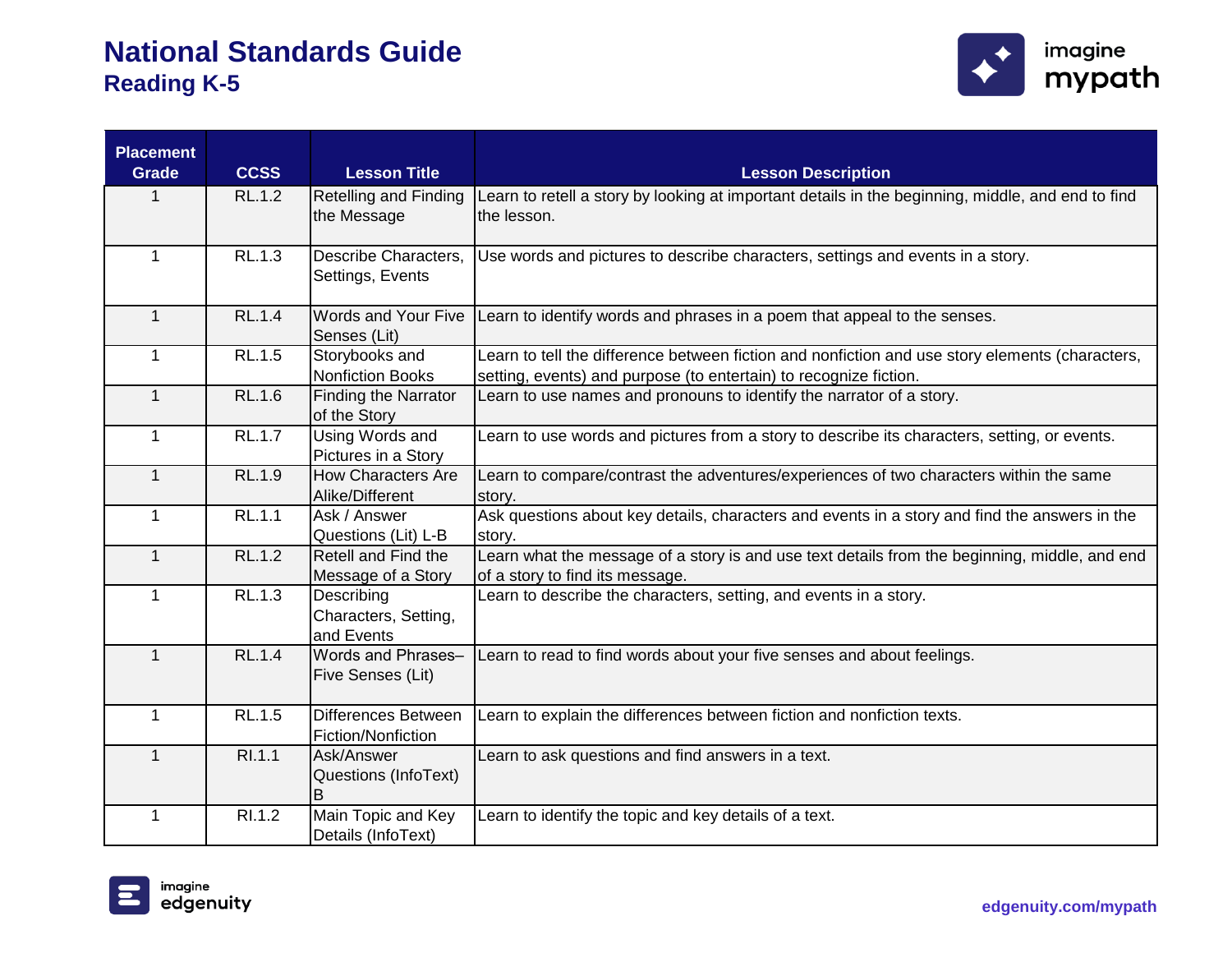

| <b>Placement</b><br><b>Grade</b> | <b>CCSS</b>   | <b>Lesson Title</b>                              | <b>Lesson Description</b>                                                                                                                                                                              |
|----------------------------------|---------------|--------------------------------------------------|--------------------------------------------------------------------------------------------------------------------------------------------------------------------------------------------------------|
| 1                                | RI.1.2        | Find Topic and Key<br>Details (InfoText)         | Learn to identify the main topic and key details of a text.                                                                                                                                            |
| $\mathbf{1}$                     | RI.1.3        | Describing<br>Connections in<br>Nonfiction       | Learn to make connections (cause and effect) between two ideas in a nonfiction text.                                                                                                                   |
| $\mathbf{1}$                     | RI.1.4        | Find the Meaning of<br>Words (InfoText)          | Learn to find the meaning of new words.                                                                                                                                                                |
| $\mathbf{1}$                     | RI.1.5        | <b>Using Text Features</b><br>in Nonfiction      | Learn how to use text features like a contents page, headings, and a glossary to find<br>information in a nonfiction book.                                                                             |
| $\mathbf{1}$                     | RI.1.5        | Using Glossaries in<br>Nonfiction                | Explore word learning strategies using glossaries in this vocabulary extension activity.<br>Students will learn the features of a glossary and how to use it to find the meanings of<br>unknown words. |
| $\mathbf{1}$                     | R1.1.6        | <b>Using Words and</b><br>Pictures (Info Text)   | Learn to use both words and pictures to learn about a topic when reading a nonfiction book.                                                                                                            |
| $\mathbf{1}$                     | <b>RI.1.7</b> | Words/Pictures to<br>Understand InfoText         | Learn to use words and pictures to describe key ideas.                                                                                                                                                 |
| $\mathbf{1}$                     | RI.1.8        | Finding Reasons in<br>Nonfiction                 | Learn to identify supporting reasons in a text.                                                                                                                                                        |
| $\mathbf{1}$                     | RI.1.9        | <b>Comparing Two</b><br><b>Nonfiction Books</b>  | Learn to find the important details in two nonfiction texts and to compare and contrast the<br>details to see how they are alike and different.                                                        |
| $\mathbf{1}$                     | RI.1.1        | Ask / Answer<br>Questions (InfoText)<br>L-B      | Ask questions about details in an informational text and find the answers in the text.                                                                                                                 |
| $\mathbf{1}$                     | RI.1.2        | Find Topic / Retell<br>Key Details (Info)        | Learn to find the topic of an informational text and identify key details.                                                                                                                             |
| $\mathbf{1}$                     | RI.1.4        | Determine Word<br>Meaning (InfoText)             | Learn how to use context clues to figure out the meanings of words.                                                                                                                                    |
| $\mathbf{1}$                     | RI.1.5        | <b>Text Features to Find</b><br>Information      | Learn to use text features to find and understand information.                                                                                                                                         |
| 1                                | RI.1.7        | <b>Illustrations and Key</b><br>Ideas (InfoText) | Learn to use illustrations to understand key ideas in an informational text.                                                                                                                           |
| $\overline{2}$                   | RF.2.3.a      | Distinguish Long e<br>from Short e               | Identify the long e and short e vowel sounds in spoken single-syllable words.                                                                                                                          |

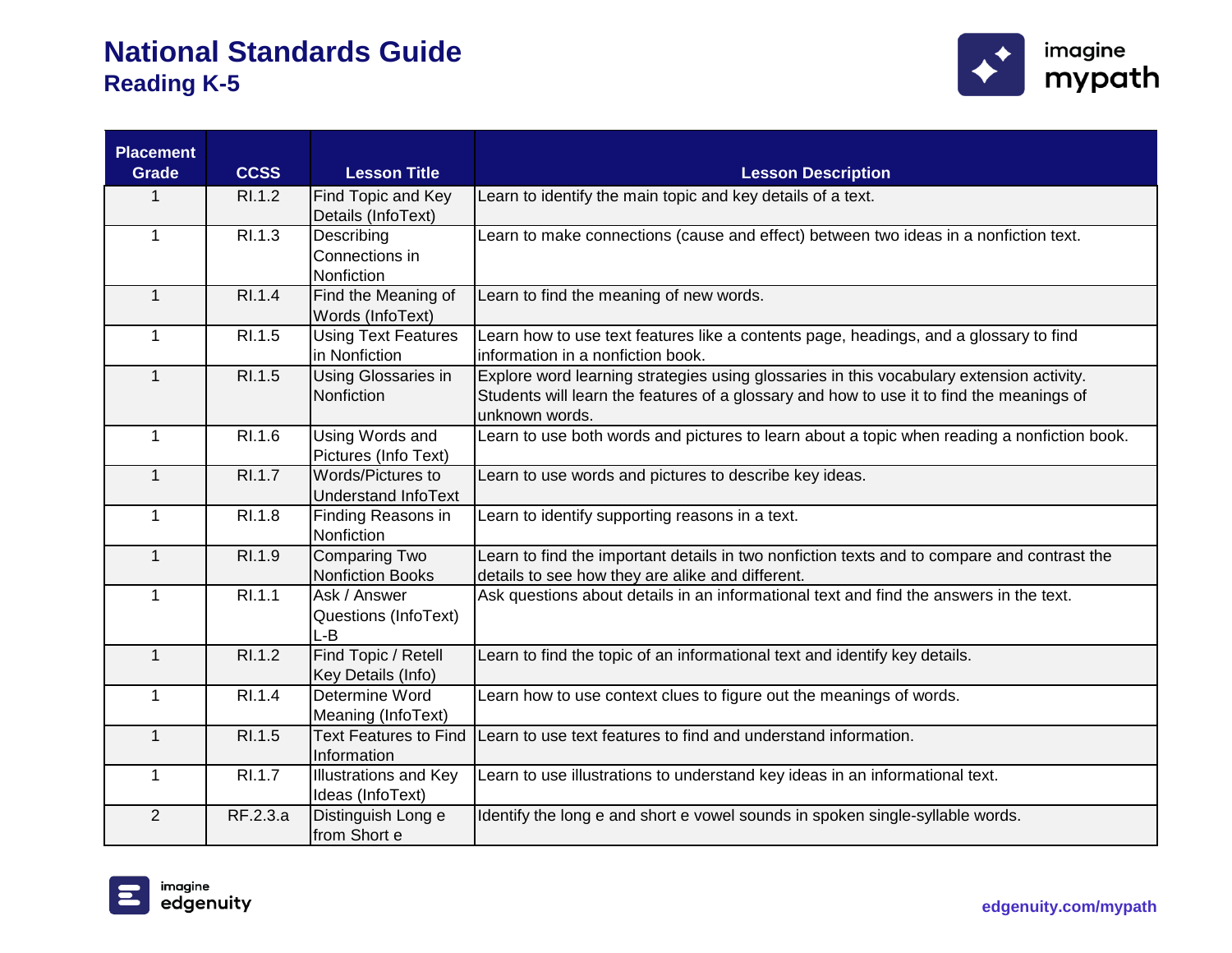

| <b>Placement</b><br><b>Grade</b> | <b>CCSS</b> | <b>Lesson Title</b>          | <b>Lesson Description</b>                                                                         |
|----------------------------------|-------------|------------------------------|---------------------------------------------------------------------------------------------------|
| $\overline{2}$                   | RF.2.3.b    | Rhyming Words with           | Decode one-syllable words with the oo vowel team (pronounced /oo/ as in "cool").                  |
|                                  |             | the Sound oo                 |                                                                                                   |
| 2                                | RF.2.3.b    | Phonics: er, ir, ur          | Decode one- and two-syllable words with er (pronounced /ur/ as in "her"), ir (pronounced /ur/     |
|                                  |             |                              | as in "sir"), and ur (pronounced /ur/ as in "fur").                                               |
| $\overline{2}$                   | RF.2.3.b    | Phonics: Sounds of           | Decode one- and two-syllable words with ow (pronounced /o/ as in "low"), ow (pronounced /ow/      |
|                                  |             | ow, ou, oa, aw               | as in "now"), ou (pronounced /ow/ as in "hour"), oa (pronounced /o/ as in "boat"), and aw         |
|                                  |             |                              | (pronounced /ah/ as in "paw").                                                                    |
| 2                                | RF.2.3.b    | Phonics: Review ow,          | Decode one-syllable words with oy (pronounced /oy/ as in "boy"), oi (pronounced /oy/ as in        |
|                                  |             | ou, oy, oi                   | "boil"), ow (pronounced /ou/ as in "frown"), and ou (pronounced /ou/ as in "mound")               |
| 2                                | RF.2.3.c    | Phonics: Decode Two-         | Decode two-syllable VCV-pattern words to read the words, break the words into syllables, and      |
|                                  |             | Syllable Words               | identify the VCV pattern in two-syllable words.                                                   |
| 2                                | RF.2.3.c    | Phonics: Decoding            | Decode two-syllable VVCV-pattern words to read the words, break the words into syllables,         |
|                                  |             | Two-Syllable Words           | and identify the VVCV pattern in two-syllable words.                                              |
| 2                                | RF.2.3.d    | <b>Word Learning: Prefix</b> | Determine the meanings of words that begin with the prefix un- and the prefix re-.                |
|                                  |             | un- and re-                  |                                                                                                   |
| 2                                | RF.2.3.d    | Phonics: Suffix -less        | Determine the meanings of words that end with the suffix -less on their own and in sentence       |
|                                  |             |                              | contexts.                                                                                         |
| $\overline{2}$                   | RF.2.3.d    | Phonics: Suffix -able        | Determine the meanings of words that end with the suffix -able on their own and in sentence       |
|                                  |             |                              | contexts.                                                                                         |
| 2                                | RF.2.3.d    | Phonics: Suffix -ly          | Determine the meanings of words that end with the suffix -ly on their own and in sentence         |
|                                  |             |                              | contexts.                                                                                         |
| 2                                | RF.2.3.d    | Phonics: Suffix -er          | Determine the meanings of words that end with the suffix -er on their own and in sentence         |
|                                  |             |                              | contexts.                                                                                         |
| 2                                | RF.2.3.d    | Phonics: Suffix -est         | Determine the meanings of words that end with the suffix -est on their own and in sentence        |
|                                  |             |                              | contexts.                                                                                         |
| $\overline{2}$                   | RF.2.3.e    | Common Irregular             | Read regularly and irregularly spelled words with the ou vowel pair, and choose the correct       |
|                                  |             | <b>Spellings</b>             | irregularly spelled word ("could," "should," "would") for a given context.                        |
| 2                                | RF.2.3.f    | Phonics: igh, y, ie          | Decode one-syllable words with ie (pronounced long /i/), y (pronounced long /i/), and igh         |
|                                  |             |                              | (pronounced long /i/).                                                                            |
| 2                                | RF.2.3.f    | <b>Irregularly Spelled</b>   | Correctly read irregularly spelled words (cause, enough, they, your, because, prey). Use          |
|                                  |             | Words                        | spelling comparison to read new irregularly spelled words.                                        |
| 2                                | RF.2.3.f    | Common Irregular             | Correctly read irregularly spelled words (said, friend, laugh, there, laughter, where). Correctly |
|                                  |             | <b>Spelled Words</b>         | read regularly spelled words with the ai vowel team (pronounced /ay/).                            |

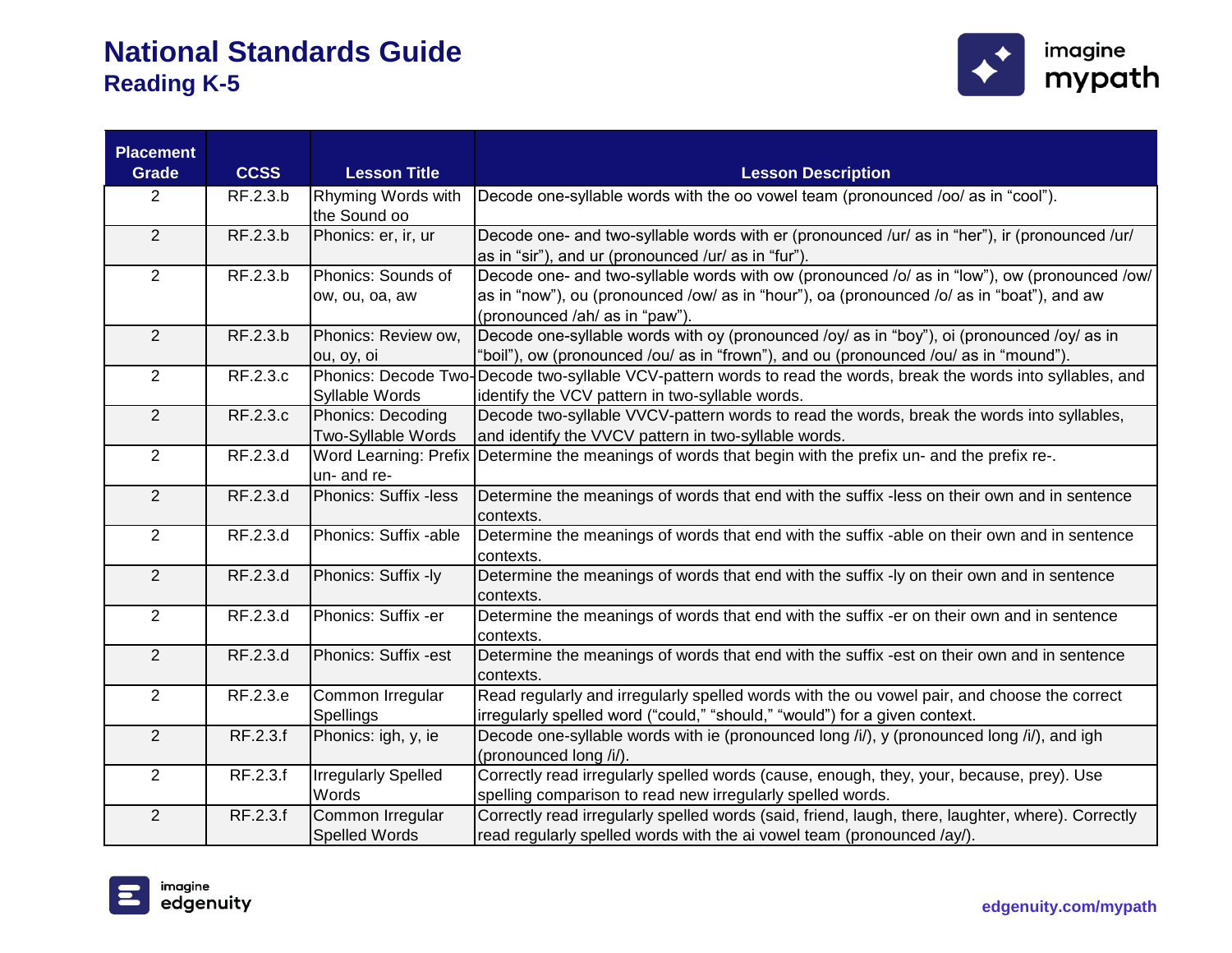

| <b>Placement</b><br><b>Grade</b> | <b>CCSS</b>   | <b>Lesson Title</b>       | <b>Lesson Description</b>                                                                                          |
|----------------------------------|---------------|---------------------------|--------------------------------------------------------------------------------------------------------------------|
| $\overline{2}$                   | RF.2.4.a      | Reading for               | Follow punctuation and identify character emotions when reading aloud. Read at the correct                         |
|                                  |               | Understanding             | speed.                                                                                                             |
| $\overline{2}$                   | RF.2.4.b      | Fluency: Reading          | Read at the correct speed, and answer comprehension questions about a passage                                      |
|                                  |               | Rate                      |                                                                                                                    |
| $\overline{2}$                   | RF.2.4.b      | Fluency: Inflection       | Read with the correct inflection, and answer comprehension questions about a passage.                              |
| $\overline{2}$                   | RF.2.4.b      |                           | Fluency: Reading with Use tone of voice to reflect tension in a story when reading aloud, and answer comprehension |
|                                  |               | Anticipation              | questions about a passage.                                                                                         |
| $\overline{2}$                   | RF.2.4.b      | <b>Fluent Reading</b>     | Read fiction aloud naturally and fluently, and answer comprehension questions about a                              |
|                                  |               |                           | passage.                                                                                                           |
| 2                                | RF.2.4.b      | Fluency: Intonation       | Read aloud with correct stress and tone to reflect character feeling and experience, and                           |
|                                  |               | and Stress                | answer comprehension questions about a passage.                                                                    |
| $\overline{2}$                   | RF.2.4.b      | <b>Reading Fluently</b>   | Read nonfiction aloud naturally and fluently, and answer comprehension questions about a                           |
| 2                                | RF.2.4.c      | <b>Using Word Clues</b>   | passage.<br>Use context clues to figure out unknown words in a text. Identify the misread word in a                |
|                                  |               | and Rereading for         | sentence read aloud.                                                                                               |
|                                  |               | Understanding             |                                                                                                                    |
| $\overline{2}$                   | RL.2.1        | Ask/Answer                | Learn how to ask and answer questions about a story using key details.                                             |
|                                  |               | Questions (Lit) C         |                                                                                                                    |
| 2                                | <b>RL.2.2</b> |                           | Finding the Moral in a Learn how to find the moral in a fable by looking for how a problem is solved and what the  |
|                                  |               | Fable                     | characters learn.                                                                                                  |
| $\overline{2}$                   | RL.2.2        |                           | Finding the Lesson in Learn how to find the lesson in a folktale.                                                  |
|                                  |               | a Folktale                |                                                                                                                    |
| $\overline{2}$                   | <b>RL.2.3</b> | <b>How Characters</b>     | Learn how to identify the characters and problem in a story and show how the main character                        |
|                                  |               | Respond to a              | responds to the problem.                                                                                           |
|                                  |               | Problem                   |                                                                                                                    |
| $\overline{2}$                   | <b>RL.2.4</b> | Rhythm and Meaning        | Learn how words give rhythm, rhyme, and meaning to a poem.                                                         |
|                                  |               | in a Poem                 |                                                                                                                    |
| 2                                | <b>RL.2.5</b> | Beginning, Middle,        | Learn how to identify the characters and setting in the beginning of a story, the problem and                      |
|                                  |               | and End of a Story        | events in the middle, and how the problem is solved at the end.                                                    |
| $\overline{2}$                   | <b>RL.2.6</b> | Understand Character      | Learn how to identify characters' different points of view by discovering what they think and feel                 |
|                                  |               | Thoughts/Feelings         | about events. Then use what you learned to create a different voice for each character.                            |
| $\overline{2}$                   | RL.2.7        | Pictures/Words to         | Learn how to use pictures and words to find clues about the setting of a story. Use information                    |
|                                  |               | <b>Understand Setting</b> | about the setting to understand the story.                                                                         |

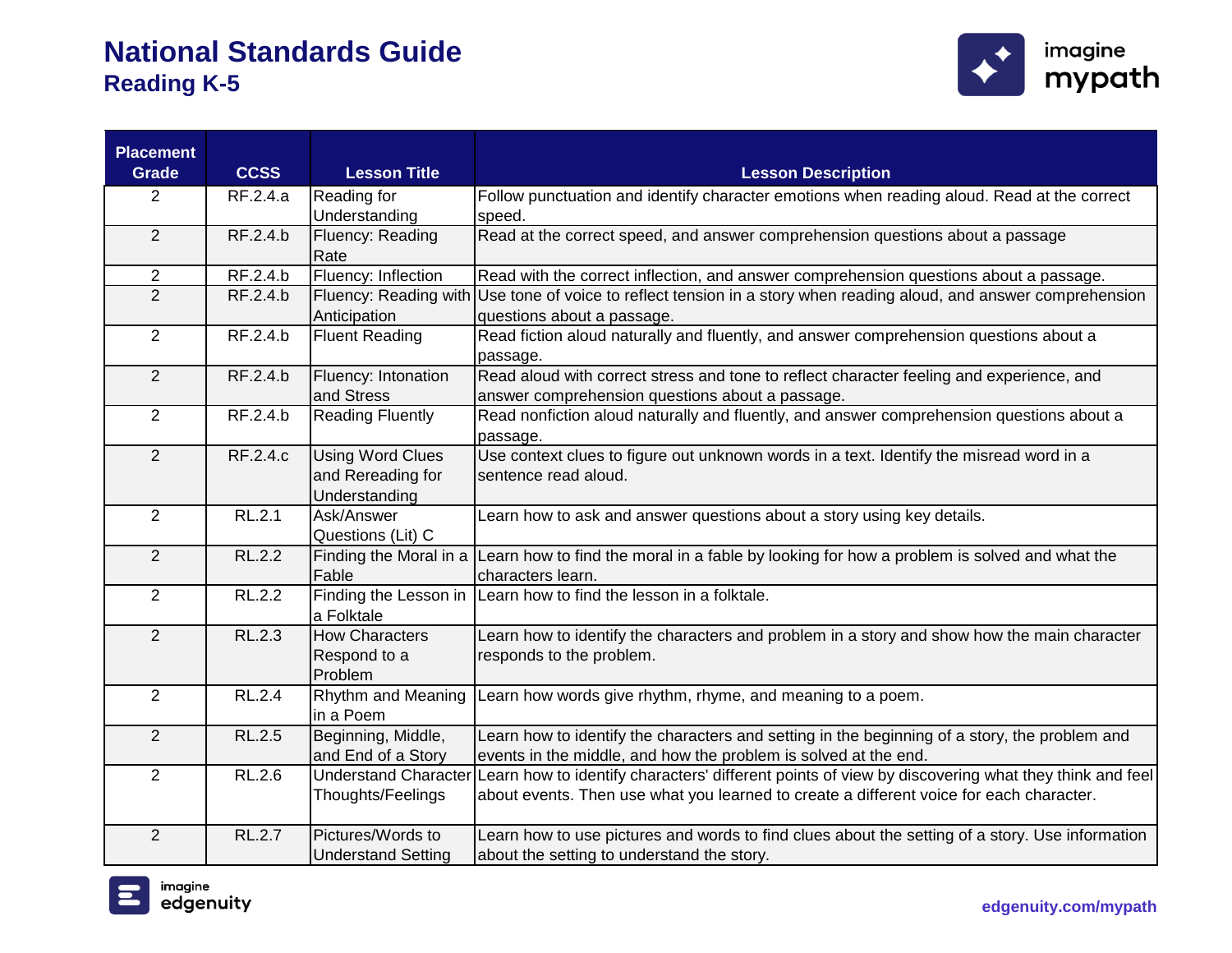

| <b>Placement</b><br><b>Grade</b> | <b>CCSS</b>   | <b>Lesson Title</b>                    | <b>Lesson Description</b>                                                                               |
|----------------------------------|---------------|----------------------------------------|---------------------------------------------------------------------------------------------------------|
| 2                                | <b>RL.2.7</b> | Pictures/Words to                      | Learn to understand more about characters, setting, and events through the pictures and                 |
|                                  |               | Understand a Story                     | words in a story.                                                                                       |
| $\overline{2}$                   | <b>RL.2.9</b> | <b>Comparing Two</b><br><b>Stories</b> | Learn how to compare and contrast two stories (settings, characters, events).                           |
| $\overline{2}$                   | RL.2.1        | Ask / Answer                           | Learn how to ask and answer questions using key details in a story.                                     |
|                                  |               | Questions (Lit) L-C                    |                                                                                                         |
| $\overline{2}$                   | RL.2.2        | Retell a Fable and<br>Find the Moral   | Learn how to find the moral in a fable.                                                                 |
| $\overline{2}$                   | RL.2.3        | Describing How                         | Learn to describe how characters respond to events in a story.                                          |
|                                  |               | <b>Characters Respond</b>              |                                                                                                         |
| 2                                | <b>RL.2.4</b> | Describe Rhythm and                    | Learn to connect rhyme, rhythm, and repetition to a poem's meaning.                                     |
|                                  |               | Meaning (Poem)                         |                                                                                                         |
| $\overline{2}$                   | RL.2.5        | Describe Beginning,                    | Learn to describe the beginning, middle, and end of a story.                                            |
|                                  |               | Middle, End (Lit)                      |                                                                                                         |
| $\overline{2}$                   | <b>RL.2.6</b> | Understand                             | Learn how to understand a character's point of view.                                                    |
|                                  |               | <b>Characters' Points of</b>           |                                                                                                         |
|                                  |               | View                                   |                                                                                                         |
| $\overline{2}$                   | <b>RL.2.7</b> | <b>Use Pictures/Words</b>              | Learn how to use the pictures and words in a story to understand the characters, setting, and           |
|                                  |               | to Understand-Lit                      | plot.                                                                                                   |
| $\overline{2}$                   | <b>RL.2.9</b> | Compare Versions of                    | Learn how to compare and contrast two stories.                                                          |
|                                  |               | the Same Story                         |                                                                                                         |
| $\overline{2}$                   | RI.2.1        | <b>Ask Answer</b>                      | Learn how to ask questions while you read and to look in the text for details to answer your            |
|                                  |               | Questions (InfoText)                   | questions.                                                                                              |
|                                  |               |                                        |                                                                                                         |
| $\overline{2}$                   | R1.2.2        | <b>Finding Topic/Main</b>              | Learn to find the topic and main ideas of a text.                                                       |
|                                  |               | Ideas of a Text                        |                                                                                                         |
| $\overline{2}$                   | RI.2.2        |                                        | Text Topic/Main Ideas Learn to find the topic and main ideas of paragraphs in a text.                   |
|                                  |               | of Paragraphs                          |                                                                                                         |
| $\overline{2}$                   | R1.2.3        |                                        | Describe Connections Learn to describe the connections between events happening in chronological order. |
|                                  |               | in a Text (Order)                      |                                                                                                         |
| $\overline{2}$                   | RI.2.4        | Clues for Word                         | Learn to figure out the meaning of words in nonfiction text by using word and picture clues.            |
|                                  |               | Meaning (InfoText)                     |                                                                                                         |

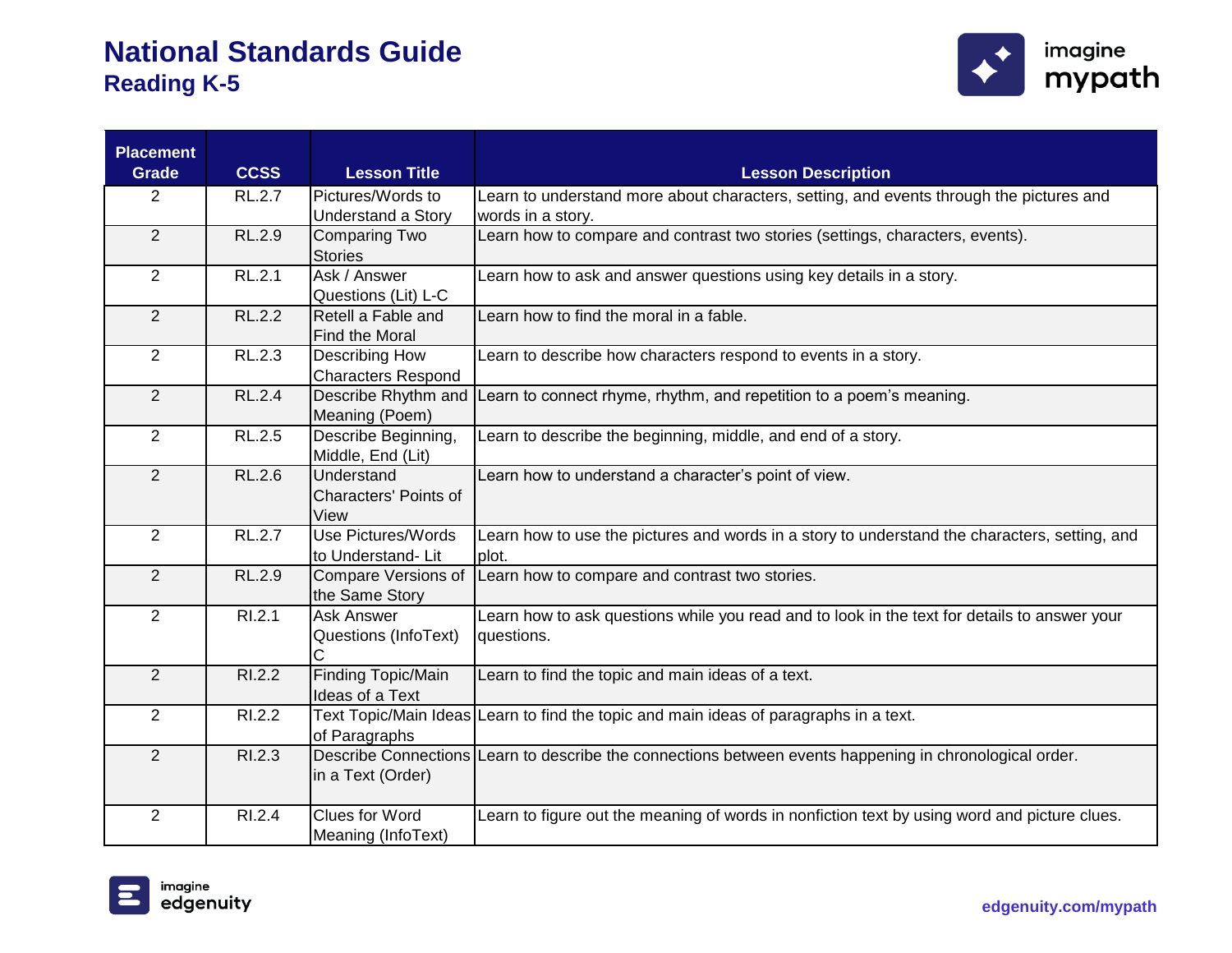

| <b>Placement</b> |             |                                           |                                                                                                          |
|------------------|-------------|-------------------------------------------|----------------------------------------------------------------------------------------------------------|
| <b>Grade</b>     | <b>CCSS</b> | <b>Lesson Title</b>                       | <b>Lesson Description</b>                                                                                |
| $\overline{2}$   | RI.2.5      | Use Text Features to                      | Learn how to use text features (contents page, headings, glossary, captions, bold print, index)          |
|                  |             | Find Information                          | to find and understand information in a nonfiction book.                                                 |
| $\overline{2}$   | RI.2.6      | Find the Author's                         | Learn to find the author's purpose of a text.                                                            |
|                  |             | Purpose (InfoText)                        |                                                                                                          |
| $\overline{2}$   | R1.2.7      | Using Images to                           | Learn to explain how images (maps, photos, diagrams) help you understand an informational                |
|                  |             | Understand (InfoText) text.               |                                                                                                          |
|                  |             |                                           |                                                                                                          |
| $\overline{2}$   | RI.2.8      | <b>How Reasons</b>                        | Learn how to identify the big idea in a text and explain how the reasons in the text support the         |
|                  |             | Support an Idea<br>(InfoText)             | big idea.                                                                                                |
| 2                | RI.2.9      | Comparing/Contrastin                      | Learn to find the important details in two texts and to compare and contrast the details to see          |
|                  |             | g Two Info Texts                          | how they are alike and different.                                                                        |
| $\overline{2}$   | RI.2.1      | Ask / Answer                              | Learn to ask questions about the information in a text and read to find the answers.                     |
|                  |             | Questions (InfoText)                      |                                                                                                          |
|                  |             | L-C                                       |                                                                                                          |
| 2                | RI.2.2      | Topic/Main Ideas of                       | Learn to find the topic of a text and find the main ideas of paragraphs.                                 |
|                  |             | Paragraphs (Info)                         |                                                                                                          |
| $\overline{2}$   | RI.2.3      | Describing                                | Learn how to describe connections between events in a text.                                              |
|                  |             | Connections in an                         |                                                                                                          |
|                  |             | InfoText                                  |                                                                                                          |
| $\overline{2}$   | RI.2.4      | Word Meaning in                           | Learn how to use context clues to figure out the meaning of words.                                       |
|                  |             | <b>Informational Text</b>                 |                                                                                                          |
| $\overline{2}$   | RI.2.5      | Find Information                          | Learn to use text features to find and understand information in a text.                                 |
|                  |             | <b>Using Text Features</b>                |                                                                                                          |
| $\overline{2}$   | RI.2.6      | Author's Purpose in                       | Learn how to find the author's purpose for writing an informational text.                                |
| $\overline{2}$   | RI.2.7      | <b>Informational Text</b>                 |                                                                                                          |
|                  |             | Images in an<br><b>Informational Text</b> | Learn how to use images to understand a text. And explain how images help you understand<br>key details. |
| $\overline{2}$   | RI.2.8      | <b>How Reasons</b>                        | Learn to describe how reasons support ideas in an informational text.                                    |
|                  |             | Support Ideas                             |                                                                                                          |
|                  |             | (InfoText)                                |                                                                                                          |
| $\overline{2}$   | RI.2.9      | <b>Comparing Info Texts</b>               | Learn how to compare and contrast two texts on the same topic.                                           |
|                  |             | on the Same Topic                         |                                                                                                          |
|                  |             |                                           |                                                                                                          |

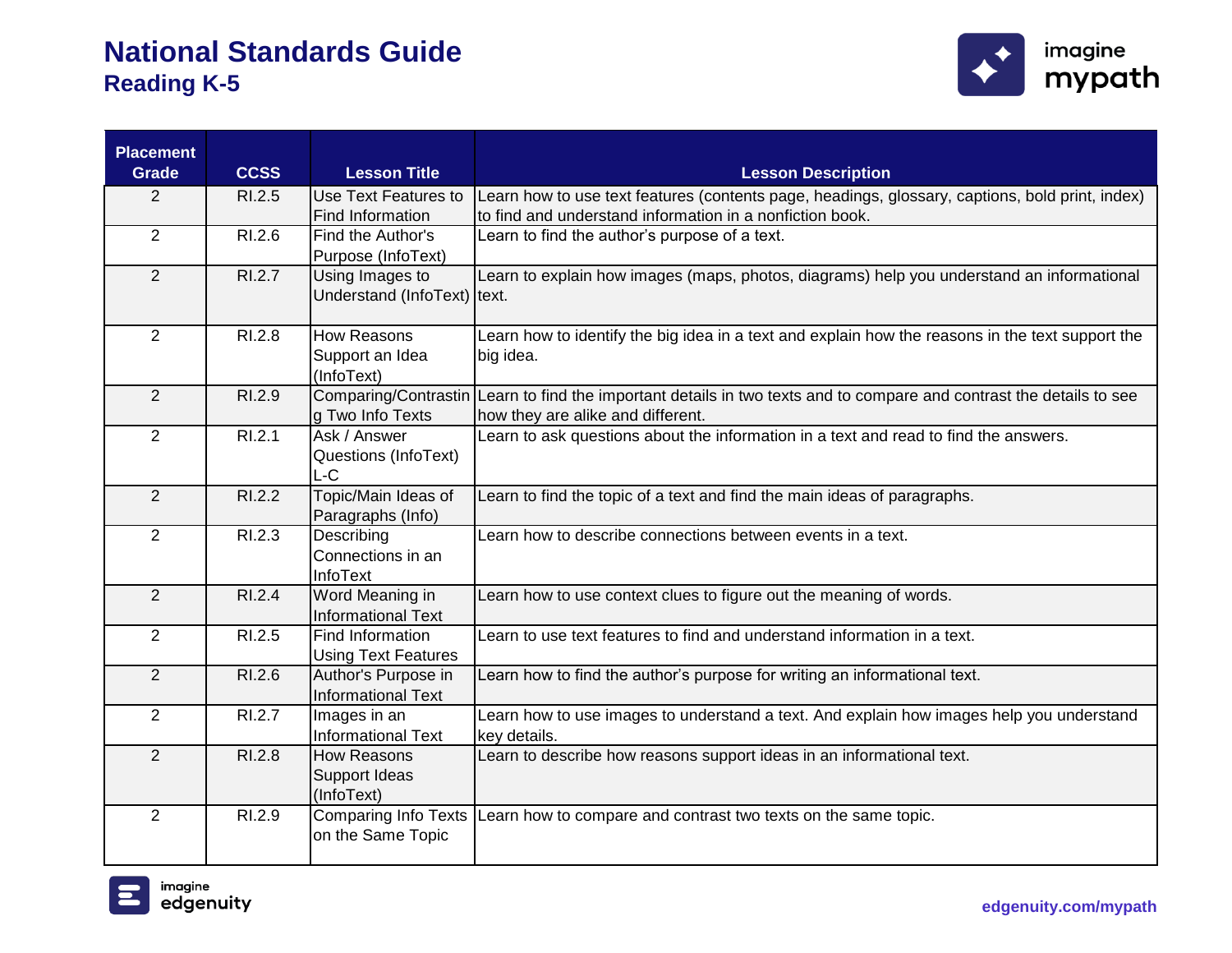

| <b>Placement</b> |                    |                             |                                                                                                 |
|------------------|--------------------|-----------------------------|-------------------------------------------------------------------------------------------------|
| <b>Grade</b>     | <b>CCSS</b>        | <b>Lesson Title</b>         | <b>Lesson Description</b>                                                                       |
| 3                | <b>RF.3.3.C</b>    | Sounds and Syllables        | Learn to break words into syllables, decode r-controlled vowels, and sound out unfamiliar two-  |
|                  | RF.4.3.A           | in Words C                  | syllable words.                                                                                 |
|                  | RF.5.3.A           |                             |                                                                                                 |
| 3                | RF.3.3.A           | <b>Word Parts: Prefixes</b> | Learn to identify and decode words with the affixes pre-, in-, -less, and -ful.                 |
|                  | RF.3.3.B           | and Suffixes C              |                                                                                                 |
|                  | L.3.4.B            |                             |                                                                                                 |
|                  | L.4.4.B            |                             |                                                                                                 |
|                  | L.5.4.B            |                             |                                                                                                 |
| $\mathfrak{S}$   | L.3.4.A            | <b>Word Parts: Roots</b>    | Learn to identify and decode words with the word roots auto, graph, photo, and tele.            |
|                  | L.3.4.C            |                             |                                                                                                 |
|                  | L.4.4.A            |                             |                                                                                                 |
|                  | L.4.4.B            |                             |                                                                                                 |
|                  | L.5.4.A            |                             |                                                                                                 |
|                  | L.5.4.B            |                             |                                                                                                 |
| $\mathbf{3}$     | RF.3.4             | Reading with Focus C        | Learn to preview a text and establish a purpose for reading; self-correct reading mistakes; and |
|                  | RF.4.4             |                             | read with proper expression according to punctuation.                                           |
|                  | RF.5.4<br>RF.3.4.A |                             |                                                                                                 |
|                  | <b>RF.4.4.A</b>    |                             |                                                                                                 |
|                  | RF.5.4.A           |                             |                                                                                                 |
|                  | RF.3.4.B           |                             |                                                                                                 |
|                  | <b>RF.4.4.B</b>    |                             |                                                                                                 |
|                  | RF.5.4.B           |                             |                                                                                                 |
|                  | <b>RF.3.4.C</b>    |                             |                                                                                                 |
|                  | <b>RF.4.4.C</b>    |                             |                                                                                                 |
|                  | <b>RF.5.4.C</b>    |                             |                                                                                                 |
| 3                | RF.3.3.B           | Read Multisyllable          | Learn to decode multisyllabic words using decoding strategies such as: recognition of smaller   |
|                  | <b>RF.3.3.C</b>    | Words                       | parts or chunks; smaller known words; and vowel and consonant patterns such as VCCV and         |
|                  |                    |                             | VCV. Learn to use context clues for help in reading unknown multisyllabic words.                |
|                  |                    |                             |                                                                                                 |
| 3                | RF.3.3.B           | Read Words with             | Learn to decode words with the common suffix -tion. Direct instruction focuses on syllabication |
|                  | <b>RF.3.3.C</b>    | Suffixes (-tion)            | using the VCV and VCCV letter patterns. Additional direct instruction reviews decoding          |
|                  |                    |                             | strategies and introduces the use of context clues for help in reading unknown multisyllabic    |
|                  |                    |                             | words.                                                                                          |

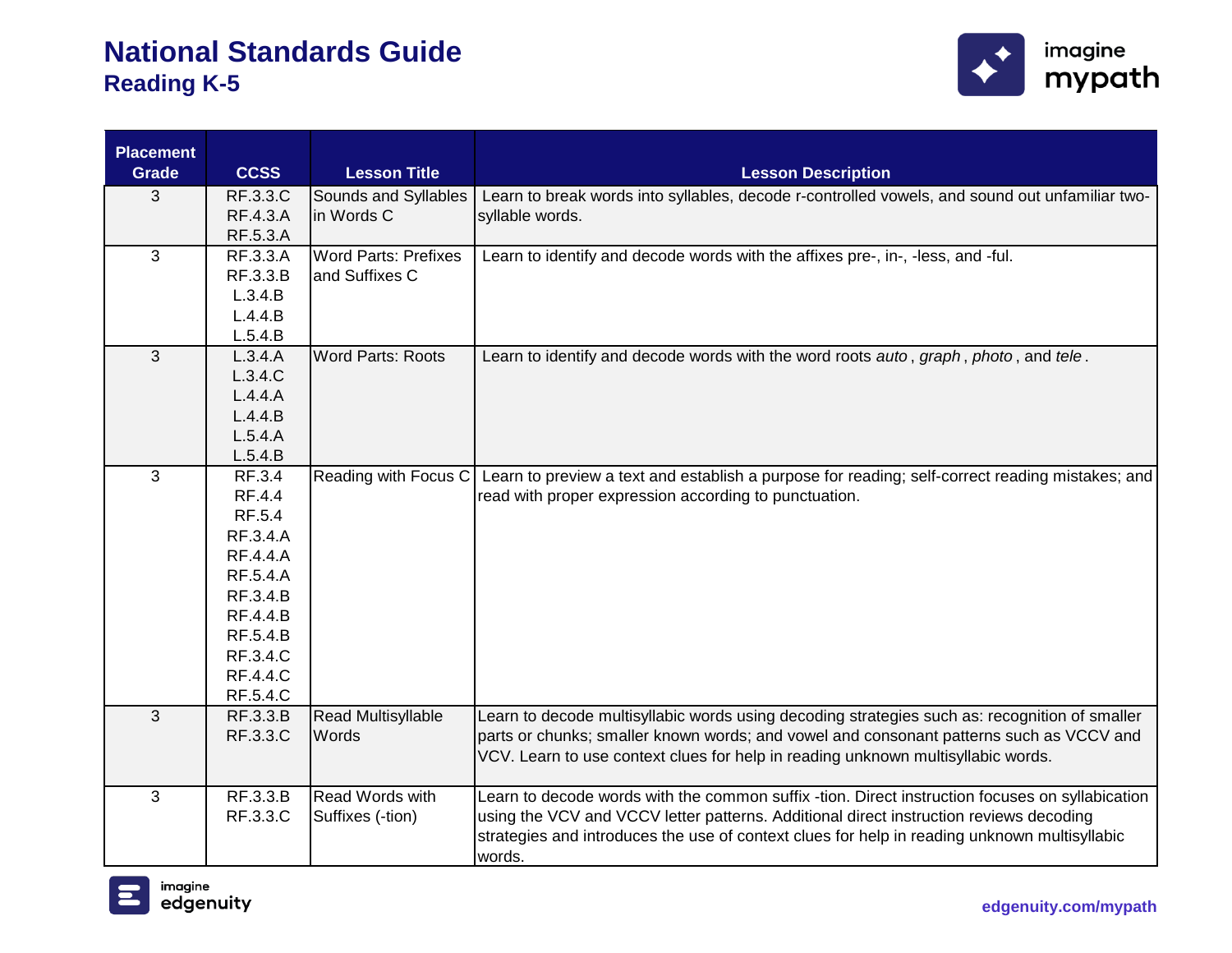

| <b>Placement</b>    |                      |                            |                                                                                                      |
|---------------------|----------------------|----------------------------|------------------------------------------------------------------------------------------------------|
| <b>Grade</b>        | <b>CCSS</b>          | <b>Lesson Title</b>        | <b>Lesson Description</b>                                                                            |
| 3                   | RF.3.3.B             | <b>Read Words with</b>     | Learn to decode words with the common suffixes -al and -ist. Direct instruction focuses on           |
|                     |                      | Suffixes (-al and -ist)    | several decoding strategies: recognition of smaller parts or chunks, smaller known words, and        |
|                     |                      |                            | vowel and consonant patterns like VCCV and VCV. Learn to use context clues for help in               |
|                     |                      |                            | reading unknown multisyllabic words.                                                                 |
| 3                   | RF.3.3.d             | Read Irregularly           | Learn to recognize and read grade-appropriate irregularly spelled words. Direct instruction          |
|                     | L.3.2.e              | Spelled Words I            | focuses on the irregularly spelled words "again," "people," "beauty," and "journey." Words are       |
|                     |                      |                            | reinforced through sounding the syllables, recognizing the irregularly spelled parts, and            |
|                     |                      |                            | practicing the spellings of the words.                                                               |
| 3                   | RF.3.3.d             | Read Irregularly           | Learn to recognize and read grade-appropriate irregularly spelled words. Direct instruction          |
|                     | L.3.2.e              | Spelled Words II           | focuses on the irregularly spelled words "great," "though," "caught," and "minute." Words are        |
|                     |                      |                            | reinforced through sounding out the letters, recognizing the irregularly spelled parts, and          |
|                     |                      | Prefixes                   | practicing the spellings of the words.                                                               |
| 3<br>$\overline{3}$ | RF.3.3.A<br>RF.3.3.A | <b>Suffixes</b>            | Learn how to identify the meanings of words with the prefixes un- and re-.                           |
|                     |                      |                            | Learn how to use suffixes to identify the meaning of words and understand how they change a<br>word. |
| 3                   | RF.3.4.A             | <b>Read Correctly and</b>  | Learn to use vocal expression to match the purpose of the reading and use context to self-           |
|                     | RF.3.4.B             | with Feeling               | correct and understand text.                                                                         |
|                     | RF.3.4.C             |                            |                                                                                                      |
| 3                   | <b>RL.3.1</b>        | Ask/Answer                 | Learn to ask questions before and while reading and to refer to the text for answers to the          |
|                     |                      | Questions (Lit) D          | questions.                                                                                           |
| 3                   | RL.3.2               | Find the Message in        | Learn to locate the central message (lesson) of a folktale, fable (moral) and myth and explain       |
|                     |                      | <b>Folk Stories</b>        | how it is shown through key details.                                                                 |
| 3                   | RL.3.2               | <b>Find the Central</b>    | Learn how to retell a story using key details. Learn how to find the central message and             |
|                     |                      | Message of a Story         | explain how key details help you find the central message.                                           |
| 3                   | <b>RL.3.3</b>        | <b>Describe Characters</b> | Learn about and describe characters in a story. Examine how characters can affect events in a        |
|                     |                      | and Actions (Lit)          | story.                                                                                               |
| 3                   | <b>RL.3.4</b>        | Word Meaning,              | Learn how to use context clues to determine the meaning of words and phrases in a text.              |
|                     |                      | Phrases (Lit)              |                                                                                                      |
| 3                   | <b>RL.3.5</b>        | Understand the             | Understand how chapters of a story are connected; how chapters build on earlier chapters.            |
|                     |                      | Structure of a Story       |                                                                                                      |
| 3                   | <b>RL.3.6</b>        | Recognize Point of         | Learn to recognize characters' points of view and distinguish them from a reader's point of          |
|                     |                      | View (Lit)                 | view.                                                                                                |

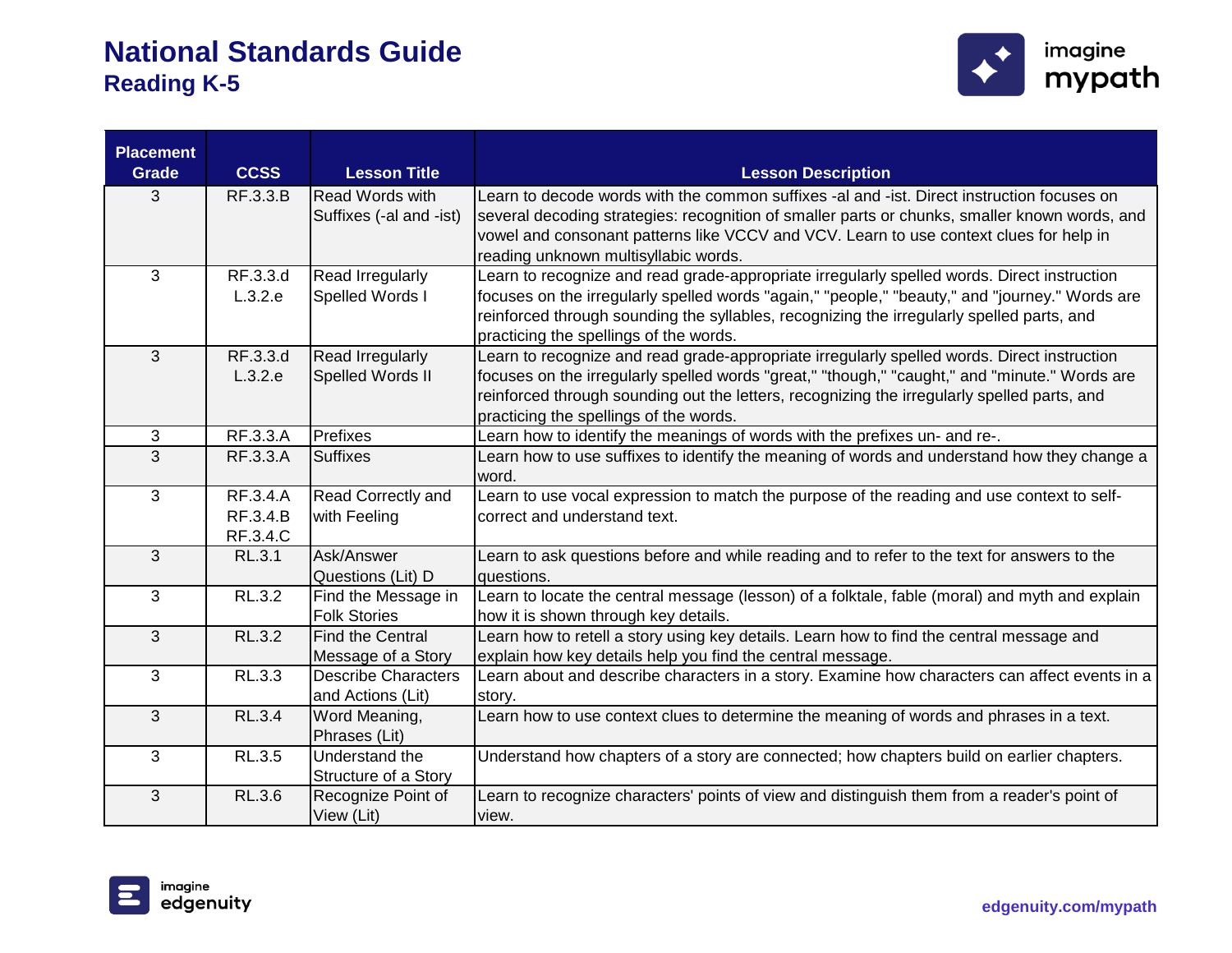

| <b>Placement</b><br><b>Grade</b> | <b>CCSS</b> | <b>Lesson Title</b>         | <b>Lesson Description</b>                                                                             |
|----------------------------------|-------------|-----------------------------|-------------------------------------------------------------------------------------------------------|
| 3                                | RL.3.7      | <b>Explain How</b>          | Learn how illustrations add to the meaning of a story. Learn how to use illustrations to              |
|                                  |             | <b>Illustrations Help a</b> | understand the characters, setting, and overall feeling of a story.                                   |
|                                  |             | Story                       |                                                                                                       |
| $\overline{3}$                   | RL.3.9      | Compare and                 | Learn to identify the setting, plot, characters, and theme of each of two passages. Use that          |
|                                  |             | <b>Contrast Two Stories</b> | information to compare and contrast the two passages.                                                 |
| 3                                | RI.3.1      | Ask /Answer                 | Learn how to ask questions for comprehension and find answers in the text.                            |
|                                  |             | Questions (InfoText)        |                                                                                                       |
|                                  |             | D                           |                                                                                                       |
| 3                                | R1.3.2      | Determine Main Idea,        | Learn how to find the main idea of a text and find the key details that support that main idea.       |
|                                  |             | Key Details- Info           | Retell the main idea and key details in your own words.                                               |
| 3                                | RI.3.2      | Find Main Idea, Key         | Learn how to find the main idea of an informational text and find key details that support the        |
|                                  |             | Details (InfoText)          | main idea.                                                                                            |
| 3                                | R1.3.2      | Main Idea/Supporting        | Learn to find the main idea of an informational text and find key details that support the main       |
|                                  |             | Details-InfoText            | idea.                                                                                                 |
| 3                                | RI.3.2      | Find Main Idea/Key          | Learn how to determine the main idea of a text and a paragraph and explain how key details            |
|                                  |             | <b>Details</b>              | support the main idea.                                                                                |
| $\overline{3}$                   | RI.3.3      | Talk about Steps in a       | Learn how to find connections between the steps in a process and how to use the right words           |
|                                  |             | Process - Info              | when talking about the steps.                                                                         |
| 3                                | RI.3.4      | Learn New Words -           | Explore disciplinary vocabulary and high utility academic words. In this activity, students will      |
|                                  |             | Science                     | learn words related to fundamental scientific concepts such as "nocturnal" as well as words           |
|                                  |             |                             | that are often used across subject area domains such as "adapt." This activity establishes a          |
|                                  |             |                             | connection to the content in the articles "Lively Lizards" and "Bat Man" in order to activate         |
|                                  |             |                             | background knowledge for students before they read these anchor texts in an activity that<br>follows. |
| 3                                | RI.3.4      | Build Vocabulary -          | Explore high utility words in more depth in this vocabulary extension activity. Instructional         |
|                                  |             | Science                     | strategies include direct and indirect instruction using multiple examples in different contexts      |
|                                  |             |                             | that incorporate real-world connections to increase comprehension and language acquisition.           |
|                                  |             |                             | Student practice includes an academic crossword puzzle and a simulated dance game.                    |
|                                  |             |                             |                                                                                                       |
| 3                                | RI.3.5      | <b>Use Text Features</b>    | Explore five features of nonfiction text in this introductory lesson. Students will learn the names   |
|                                  |             | (InfoText)                  | and purposes of each feature and how to use them strategically before, during, and after              |
|                                  |             |                             | reading to increase comprehension. They will practice and apply these skills in a natural             |
|                                  |             |                             | context by reading two authentic nonfiction articles about dolphins and turtles.                      |

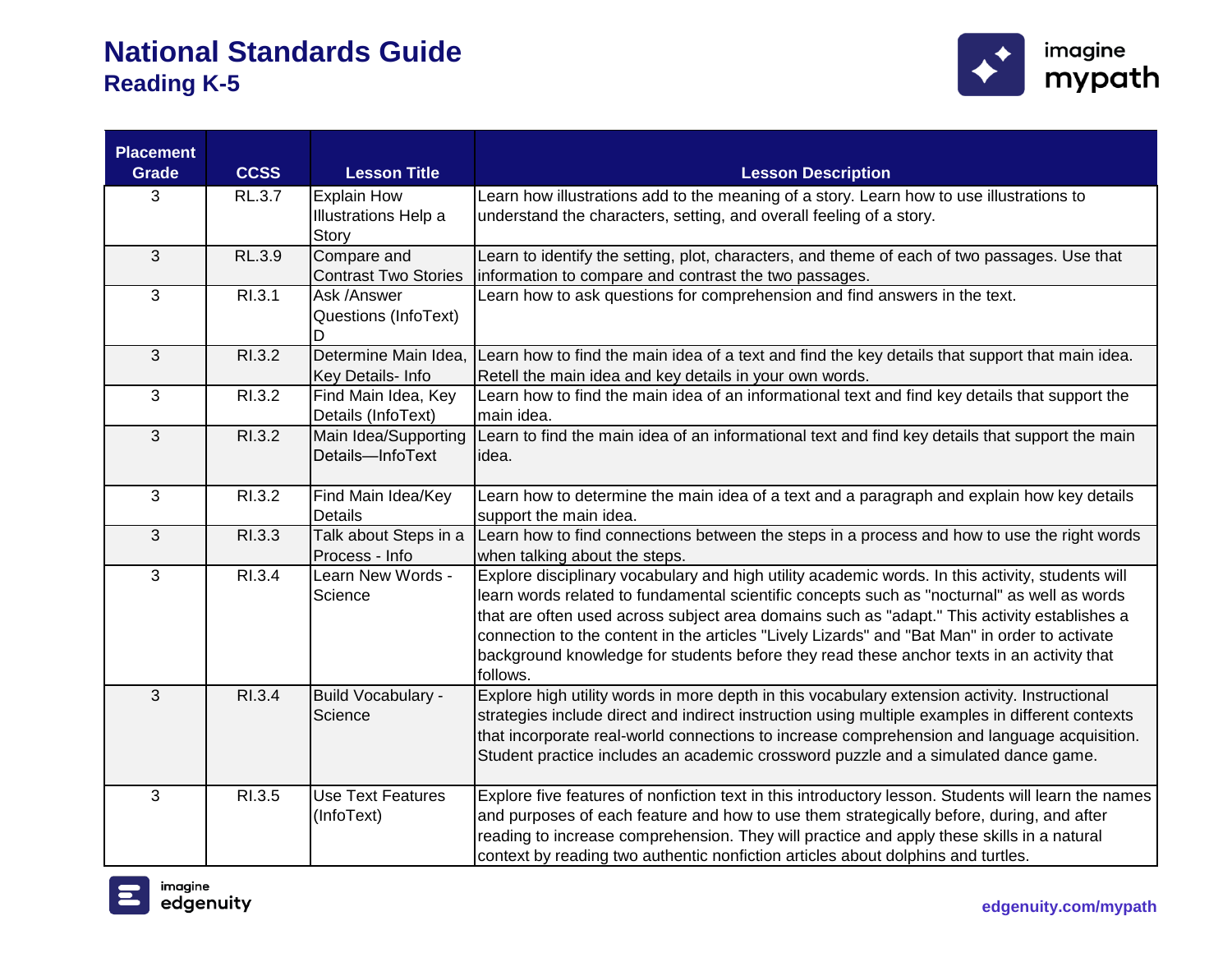

| <b>Placement</b> | <b>CCSS</b> |                                     |                                                                                                                                                                                             |
|------------------|-------------|-------------------------------------|---------------------------------------------------------------------------------------------------------------------------------------------------------------------------------------------|
| <b>Grade</b>     |             | <b>Lesson Title</b>                 | <b>Lesson Description</b>                                                                                                                                                                   |
| 3                | RI.3.5      | <b>Digital Text Features</b>        | Explore four features of digital texts in this introductory lesson. Students will learn the names<br>and functions of each feature and how to use them strategically to navigate and locate |
|                  |             |                                     | information. They will read two authentic articles about frogs and the water cycle and apply                                                                                                |
|                  |             |                                     | these skills in a meaningful way.                                                                                                                                                           |
| 3                | RI.3.6      | Point of View in                    | Explore the concept of point of view and how it can influence an author's writing in this                                                                                                   |
|                  |             | <b>Informational Texts</b>          | introductory activity. The concept is explained though multiple examples and visuals using                                                                                                  |
|                  |             |                                     | familiar situations to appeal to a wide range of learners. Students will engage in a variety of                                                                                             |
|                  |             |                                     | scaffolded, authentic practice opportunities to promote comprehension through two                                                                                                           |
|                  |             |                                     | thematically linked nonfiction articles that contain disparate points of view, "Homesick" and                                                                                               |
|                  |             |                                     | "Wall of Wonder".                                                                                                                                                                           |
| $\overline{3}$   | RI.3.6      | Think about Point of                | Explore the concept of point of view in this intermediate activity. The inclusion of authors'                                                                                               |
|                  |             | View and Opinion                    | opinions and personal experiences in nonfiction texts as well as specific steps a reader can                                                                                                |
|                  |             |                                     | use to determine their own point of view are introduced through multiple examples using                                                                                                     |
|                  |             |                                     | familiar situations to appeal to a wide range of learners.                                                                                                                                  |
| $\mathbf{3}$     | RI.3.6      | Point of View and                   | Learn the concept of point of view, how it's presented in a text, and the steps one should take                                                                                             |
|                  |             | Opinion (InfoText)                  | to evaluate one's own point of view about a given topic.                                                                                                                                    |
| 3                | RI.3.7      | Use Words and                       | Learn how to understand an informational text by combining information from images and text.                                                                                                |
|                  |             | Images (InfoText)                   |                                                                                                                                                                                             |
| 3                | RI.3.7      | How Images Support                  | Learn how to use information in images, like photographs, maps, and tables, to understand a                                                                                                 |
| $\overline{3}$   | RI.3.8      | Text (InfoText)<br>Cause and Effect | text.                                                                                                                                                                                       |
|                  |             |                                     | Learn how to find the connections between sentences and paragraphs, specifically in cause<br>Connection (InfoText) and effect relationships.                                                |
|                  |             |                                     |                                                                                                                                                                                             |
| 3                | RI.3.9      | Compare and                         | Explore the similarities and differences between two nonfiction texts about natural disasters.                                                                                              |
|                  |             | Contrast Two Info                   | Learning will be scaffolded throughout this activity, beginning with a review of main idea and                                                                                              |
|                  |             | Texts                               | details and concluding with a compare and contrast exercise involving two independently read                                                                                                |
|                  |             |                                     | authentic texts, "The Great Quake" and "Living with a Volcano."                                                                                                                             |
| 3                | RI.3.9      | Compare/Contrast                    | Explore the similarities and differences between two informational texts about animals (lizards                                                                                             |
|                  | RI.3.2      | <b>Informational Texts</b>          | and bats).                                                                                                                                                                                  |
| 3                | RI.3.9      | Compare and                         | Explore the similarities and differences between two nonfiction texts about ice. Learning will be                                                                                           |
|                  |             | Contrast across Two                 | scaffolded throughout this activity, beginning with a review of key details and how they can be                                                                                             |
|                  |             | <b>Texts</b>                        | used to find the main idea in a text, and concluding with a compare and contrast exercise                                                                                                   |
|                  |             |                                     | involving two independently read authentic articles, "Iceberg Alert!" and "On Thin Ice."                                                                                                    |
|                  |             |                                     |                                                                                                                                                                                             |

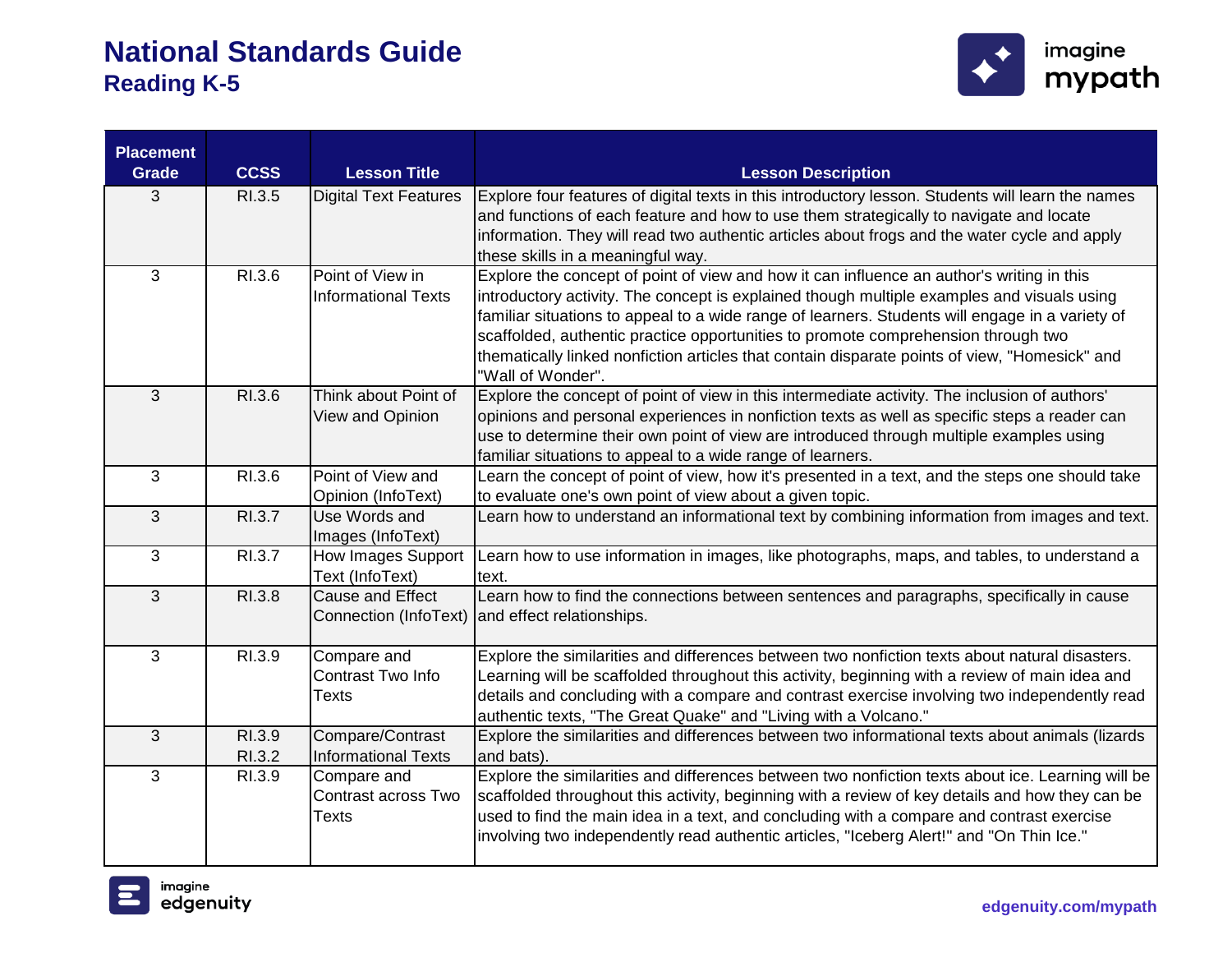

| <b>Placement</b><br><b>Grade</b> | <b>CCSS</b>   | <b>Lesson Title</b>        | <b>Lesson Description</b>                                                                                 |
|----------------------------------|---------------|----------------------------|-----------------------------------------------------------------------------------------------------------|
| 3                                | L.3.5.a       | <b>Nonliteral Phrases</b>  | Learn five common phrases that have nonliteral meanings in the English language (butter up,               |
|                                  | <b>RL.3.4</b> | (Lit)                      | bend over backward, spill the beans, bite your tongue, come out of your shell).                           |
| 3                                | L.3.5.a       | <b>Nonliteral Phrases</b>  | Learn five common phrases that have nonliteral meanings in the English language (feather in               |
|                                  | RI.3.4        | (InfoText)                 | your cap, good egg, penny-pincher, easy street, breath of fresh air).                                     |
| 3                                | L.3.2.f       | Spelling Words (dge,       | Students will learn to spell words with following patterns: -ge, -dge, -le, -el, and -al.                 |
|                                  |               | ge, le, el, al)            |                                                                                                           |
| 3                                | L.3.1.i       | Simple, Compound,          | Students will learn to use simple, compound, and complex sentences.                                       |
|                                  |               | <b>Complex Sentences</b>   |                                                                                                           |
| 3                                | L.3.4.a       | Use Context Clues in       | Learn strategies to determine the meaning of unknown words. Use examples in nearby                        |
|                                  | RI.3.4        | InfoText                   | sentences and experiences to figure out the meanings of challenging words.                                |
| 3                                | L.3.4.a       | Learn New                  | Learn science vocabulary and academic words. Learn words related to scientific concepts                   |
|                                  | RI.3.4        | Words-Science II           | such as "tectonic plates" as well as words that are often used across subject areas such as<br>"predict." |
| 3                                | L.3.5.b       | Learn New                  | Learn science vocabulary and academic words. Learn words related to scientific concepts and               |
|                                  |               | Words-Science III          | words that are often used across subject areas (predict, prevent, surface, composite).                    |
| $\mathbf{3}$                     | L.3.5.b       | Learn New                  | Explore science vocabulary and academic words. Learn words related to scientific concepts                 |
|                                  | L.3.6         | Words-Science IV           | such as "adapt" and "nocturnal" as well as words that are often used across subject areas                 |
|                                  |               |                            | such as "rare" and "active."                                                                              |
| 3                                | L.3.6         | Learn New                  | Explore science vocabulary and academic words. Learn words related to scientific concepts                 |
|                                  | RI.3.4        | Words-Science V            | such as "global warming" as well as words that are often used across subject areas such as                |
|                                  |               |                            | "survive."                                                                                                |
| 3                                | L.3.4.c       | <b>Meaning from Root</b>   | Explore root words and word learning strategies. Figure out the meanings of unknown words                 |
|                                  |               | Words                      | by looking at their different roots and the surrounding context. A number of roots are discussed          |
|                                  |               |                            | including "therm" and "vis."                                                                              |
| 3                                | L.3.5.c       | <b>Shades of Meaning I</b> | Explore the shades of meaning between five words used to express degrees of certainty,                    |
|                                  |               |                            | including "unlikely" and "probable."                                                                      |
| $\mathbf{3}$                     | L.3.5.c       | Shades of Meaning II       | Explore the shades of meaning between five words used to express degrees of certainty, like               |
|                                  |               |                            | "suspect" and "wonder."                                                                                   |
| $\overline{3}$                   | L.3.5.c       | Shades of Meaning III      | Explore the shades of meaning between five words used to express degrees of emotion, such                 |
|                                  |               |                            | as "adore" and "approve."                                                                                 |
| $\overline{4}$                   | RF.4.3.a      | <b>Read Unfamiliar</b>     | Learn to find syllables and use prefixes and suffixes to help decode words. Use context to                |
|                                  |               | Words                      | determine meaning.                                                                                        |

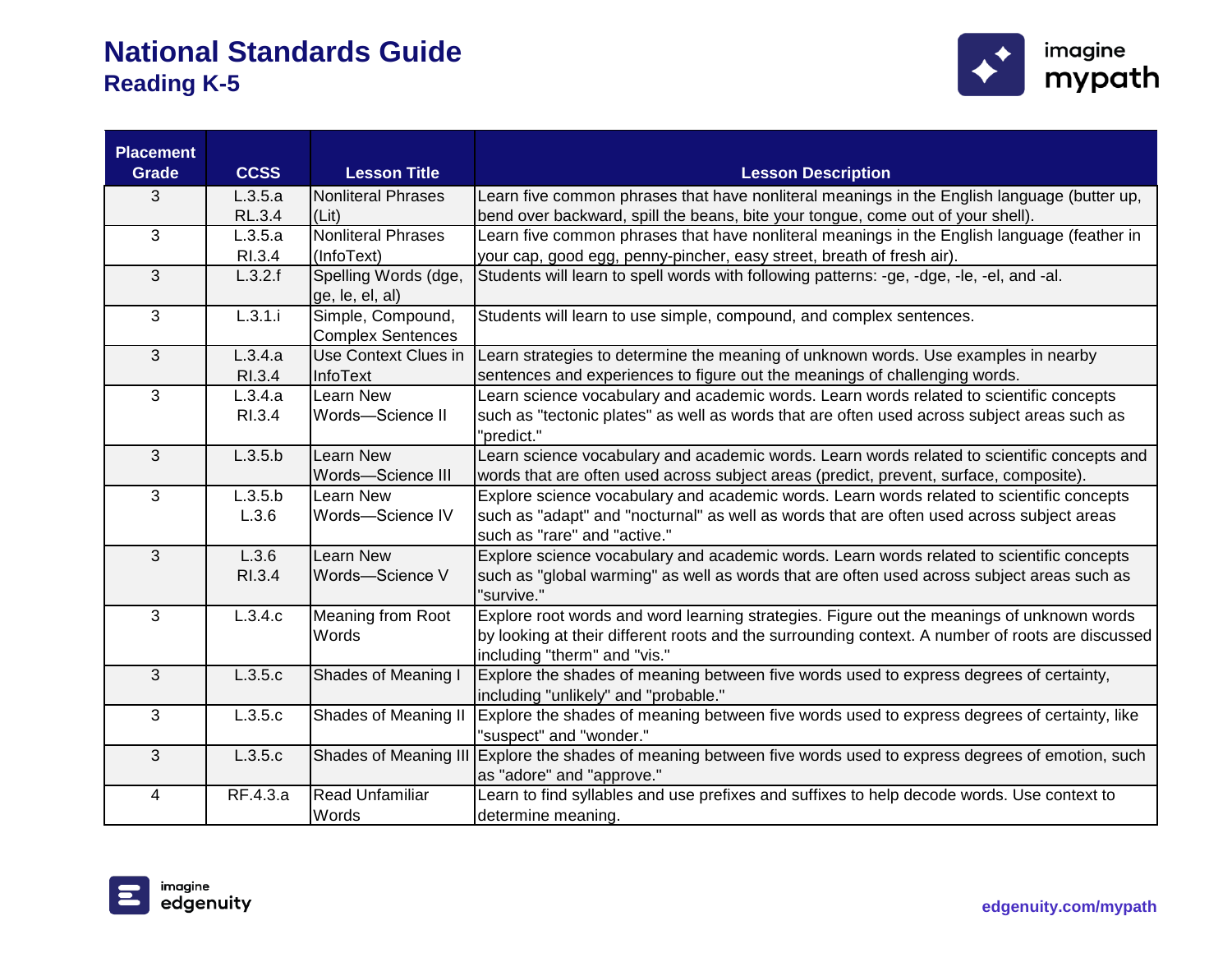

| <b>Placement</b> |                 |                                               |                                                                                                 |
|------------------|-----------------|-----------------------------------------------|-------------------------------------------------------------------------------------------------|
| <b>Grade</b>     | <b>CCSS</b>     | <b>Lesson Title</b>                           | <b>Lesson Description</b>                                                                       |
| 4                | <b>RF.4.4.a</b> | Read Carefully and                            | Learn to read with expression and at a rate appropriate for the text's purpose and to determine |
|                  | RF.4.4.b        | with Feeling                                  | the meaning of unknown words through letter-sound correspondence, self-correcting,              |
|                  | RF 44.c         |                                               | rereading, and using context clues.                                                             |
| $\overline{4}$   | RL.4.1          | Use Details to Make                           | Learn to use details and examples in a text to explain what the text says explicitly and        |
|                  |                 | Inferences (Lit)                              | implicitly.                                                                                     |
| 4                | <b>RL.4.1</b>   | Make Inferences                               | Learn how to use details and examples to answer questions about a story. Learn how to make      |
|                  |                 | Using Details (Lit)                           | inferences.                                                                                     |
| 4                | <b>RL.4.2</b>   | Determine Theme                               | Learn to determine the theme of a story and then to write a summary.                            |
|                  |                 | and Summarize (Lit)                           |                                                                                                 |
| 4                | <b>RL.4.2</b>   | Find Theme and                                | Learn how to find the theme of a story and summarize a story.                                   |
|                  |                 | Summarize (Lit)                               |                                                                                                 |
| 4                | <b>RL.4.3</b>   | Use Details to                                | Learn how to use details from the text to describe characters, settings, and events.            |
|                  |                 | Describe a Story                              |                                                                                                 |
| $\overline{4}$   | <b>RL.4.4</b>   | Figure Out Word                               | Learn how to use context clues and knowledge of mythology to determine the meaning of           |
|                  |                 | Meanings (Myths)                              | words in a text.                                                                                |
| 4                | <b>RL.4.4</b>   | <b>Figuring Out Word</b>                      | Learn how to figure out the meaning of unknown words by looking within surrounding text for     |
|                  |                 | Meanings (Lit)                                | definitions, phrases with similar or opposite meanings, or examples.                            |
| $\overline{4}$   | <b>RL.4.5</b>   | How Poems, Drama,                             | Learn how to define and explain differences in structure between stories, poems and drama.      |
|                  |                 | and Stories Differ                            | Discuss elements of each such as rhyme and meter and dialogue and stage directions.             |
|                  |                 |                                               |                                                                                                 |
| $\overline{4}$   | <b>RL.4.6</b>   | Compare Points of                             | Learn about first-person point of view, third-person point of view, and how to compare and      |
|                  |                 | View (Lit)                                    | contrast different points of view.                                                              |
| $\overline{4}$   | <b>RL.4.7</b>   | Connect Story and                             | Learn how to make connections between written texts and visual presentations by looking at      |
|                  |                 | <b>Visual Presentation</b>                    | story text used in illustrations, narration boxes, and speech boxes.                            |
| 4                | <b>RL.4.9</b>   | Compare and                                   | Learn how to compare and contrast myths and folktales.                                          |
|                  |                 | Contrast                                      |                                                                                                 |
| $\overline{4}$   | RI.4.1          | Myths/Folktales<br><b>Evidence to Support</b> |                                                                                                 |
|                  |                 | Ideas/Inferences                              | Learn how to use text evidence to support ideas about an informational text.                    |
| 4                | RI.4.1          | Evidence and                                  | Learn how to deepen your understanding of an informational text by asking questions and         |
|                  |                 | Inferences (InfoText)                         | making inferences. Use evidence from the text to support what you have learned.                 |
| 4                | <b>RL.4.1</b>   | Make                                          | Identify and make inferences in grade-level appropriate passages.                               |
|                  | RI.4.1          | Inferences-Literatur                          |                                                                                                 |
|                  |                 | e/InfoText                                    |                                                                                                 |
|                  |                 |                                               |                                                                                                 |

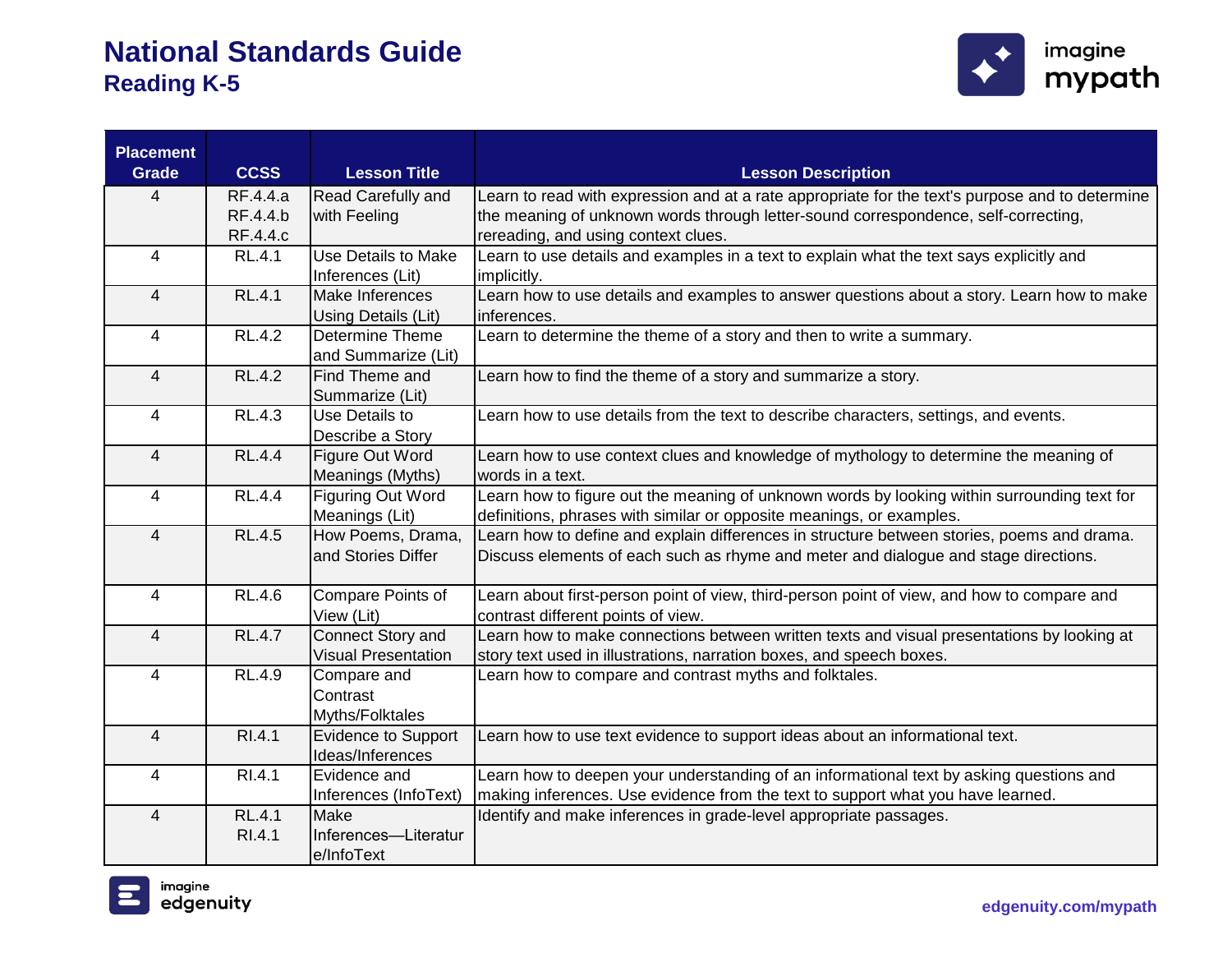

| <b>Placement</b> |                    |                                           |                                                                                                                                                       |
|------------------|--------------------|-------------------------------------------|-------------------------------------------------------------------------------------------------------------------------------------------------------|
| <b>Grade</b>     | <b>CCSS</b>        | <b>Lesson Title</b>                       | <b>Lesson Description</b>                                                                                                                             |
| 4                | R <sub>1.4.2</sub> | Main Idea/Details,                        | Learn how to determine the main idea and key details of a text and how to use this information                                                        |
|                  |                    | Summary (InfoText)                        | to write a summary of the text.                                                                                                                       |
| $\overline{4}$   | RI.4.2             | Main Idea/Support,                        | Learn how to find the main idea and the key details in an informational text. Explain how the                                                         |
|                  |                    | Summary (InfoText)                        | key details support the main idea. Use the key details to write a summary of the text.                                                                |
| 4                | RI.4.2             | Determine Main                            | Learn to find the main idea and supporting details in an informational text and retell them.                                                          |
|                  |                    | Idea/Supporting                           |                                                                                                                                                       |
|                  |                    | <b>Details</b>                            |                                                                                                                                                       |
| $\overline{4}$   | RI.4.3             | <b>Explain Events</b>                     | Learn how to use information in the text to explain an event, determining what happened and                                                           |
|                  |                    | (InfoText)                                | why.                                                                                                                                                  |
| 4                | RI.4.4             | Word Meanings -                           | Explore disciplinary vocabulary and high utility academic words. In this activity, students will                                                      |
|                  |                    | Technology                                | learn words related to technology such as "virtual" as well as words that are generally used                                                          |
|                  |                    |                                           | across domains such as "stable." Strategies                                                                                                           |
| $\overline{4}$   | RI.4.4             | Word Meanings -                           | Explore disciplinary vocabulary and high utility academic words. In this activity, students will                                                      |
|                  |                    | <b>Natural Resources</b>                  | learn words related to scientific content such as "natural resource" as well as words that are                                                        |
|                  |                    |                                           | often used across subject area domains such as "conserve." Strategies for instruction include                                                         |
|                  |                    |                                           | the Frayer Model technique as well as visuals and multiple examples.                                                                                  |
| $\overline{4}$   | RI.4.5             | Describe Text                             | Learn about different text structures, including chronological, comparison, cause and effect,                                                         |
|                  |                    | Structure (InfoText)                      | and problem/solution.                                                                                                                                 |
| $\overline{4}$   | RI.4.6             | Compare Accounts                          | Explore the concept of firsthand and secondhand accounts and compare and contrast their                                                               |
|                  |                    | (First/Secondhand) I                      | individual features in this introductory activity. Learning will be scaffolded throughout,                                                            |
|                  |                    |                                           | beginning with an introduction to the concept and concluding with a compare and contrast                                                              |
|                  |                    |                                           | exercise involving two independently read nonfiction articles, "A Storm Story" and "Surviving                                                         |
| $\overline{4}$   | RI.4.6             |                                           | the Storm," written from these different perspectives.<br>Review the concept of firsthand and secondhand accounts and their specific features in this |
|                  |                    | Compare Accounts<br>(First/Secondhand) II | activity. Learning will be scaffolded throughout, beginning with an introduction to the concept                                                       |
|                  |                    |                                           | and concluding with a compare and contrast exercise involving two independently read                                                                  |
|                  |                    |                                           | nonfiction articles, "Bat Night" and "The Battiest Place on Earth," written from these different                                                      |
|                  |                    |                                           | perspectives.                                                                                                                                         |
| $\overline{4}$   | RI.4.6             | Compare                                   | Learn about the concept of firsthand and secondhand accounts and their specific features.                                                             |
|                  |                    | Accounts-First/Seco                       | Compare and contrast two informational texts written from these different perspectives.                                                               |
|                  |                    | ndhand III                                |                                                                                                                                                       |
| $\overline{4}$   | RI.4.7             | Ways That Text Info                       | Learn how to interpret and understand information presented visually, orally, and quantitatively.                                                     |
|                  |                    | Can Be Presented                          |                                                                                                                                                       |

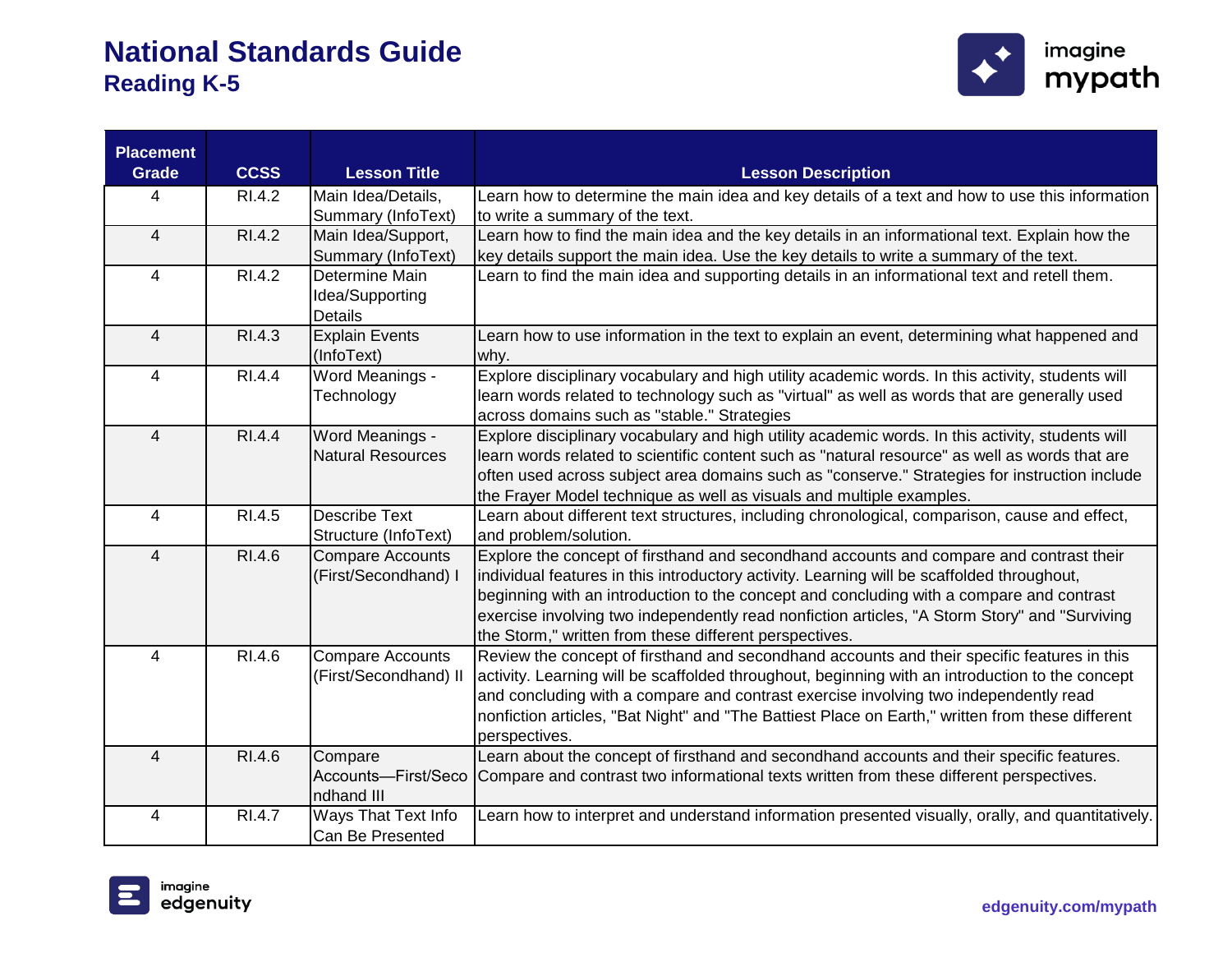

| <b>Placement</b> |                       |                          |                                                                                                    |
|------------------|-----------------------|--------------------------|----------------------------------------------------------------------------------------------------|
| <b>Grade</b>     | <b>CCSS</b>           | <b>Lesson Title</b>      | <b>Lesson Description</b>                                                                          |
| 4                | <b>RI.4.7</b>         | Info Presented in        | Learn how to understand information presented in different ways (charts and diagrams) in           |
|                  |                       | <b>Different Ways</b>    | informational text.                                                                                |
| $\overline{4}$   | RI.4.8                | Reasons and              | Explore the beginnings of argumentation in this introductory activity. Students will understand    |
|                  |                       | Evidence (InfoText)      | that statements or ideas should be complemented with evidence or supporting facts. An              |
|                  |                       |                          | animal theme is interwoven throughout this activity to create a meaningful context, and real-      |
|                  |                       |                          | world examples and nonexamples are used to support instruction. Students will apply these          |
|                  |                       |                          | skills when reading two authentic nonfiction articles.                                             |
| $\overline{4}$   | RI.4.8                | Reasons/Evidence         | Explore the beginnings of argumentation in this activity. Learn that statements or ideas should    |
|                  |                       | (InfoText)               | be complemented with factual evidence or additional supporting information.                        |
| $\overline{4}$   | RI.4.8                | Reasons/Supporting       | Review the beginnings of argumentation in this activity. Students will understand that             |
|                  |                       | Evidence (InfoText)      | statements should be complemented with evidence and supporting information. A theme of             |
|                  |                       |                          | natural resources, specifically oil, is interwoven throughout this activity to create a meaningful |
|                  |                       |                          | context, and real-world examples and non-examples are used to support instruction. Students        |
|                  |                       |                          | will apply these skills when reading an authentic nonfiction article, "Oil."                       |
| $\overline{4}$   | RI.4.9                | Integrating              | Students will understand the basic steps one must take when researching a topic, including a       |
|                  |                       | Information (InfoText)   | brief overview of how to organize notes. Students will independently read two nonfiction           |
|                  |                       |                          | articles, "Thirsty Planet" and "People May Be Changing the Weather to Make Stormy Skies,"          |
|                  |                       |                          | and integrate information from both in order to create a simulated speech about why it's           |
|                  |                       |                          | important to take care of the environment.                                                         |
| $\overline{4}$   | L.4.4.c               | Use Reference            | Students will learn about the features of reference materials to find word meanings and            |
|                  |                       | <b>Materials</b>         | pronunciations.                                                                                    |
| $\overline{4}$   | $\overline{L}$ .4.1.g | Common                   | Learn what a homophone is and how to identify when homophones are used correctly.                  |
|                  |                       | Homophones               |                                                                                                    |
| 4                | L.4.5.b               | Idioms                   | Learn what an idiom is, learn the meaning of common idioms, and figure out the meaning of          |
|                  |                       |                          | idioms to understand a text.                                                                       |
| $\overline{4}$   | L.4.2.a               | Capitalization           | Students will learn to use capitalization correctly.                                               |
| 4                | L.4.2.c               | Commas in                | Students will learn to use commas in compound sentences.                                           |
|                  |                       | Compound                 |                                                                                                    |
|                  |                       | Sentences                |                                                                                                    |
| $\overline{4}$   | L.4.1.e               | <b>Use Prepositional</b> | Students will learn to use prepositional phrases.                                                  |
|                  |                       | Phrases                  |                                                                                                    |

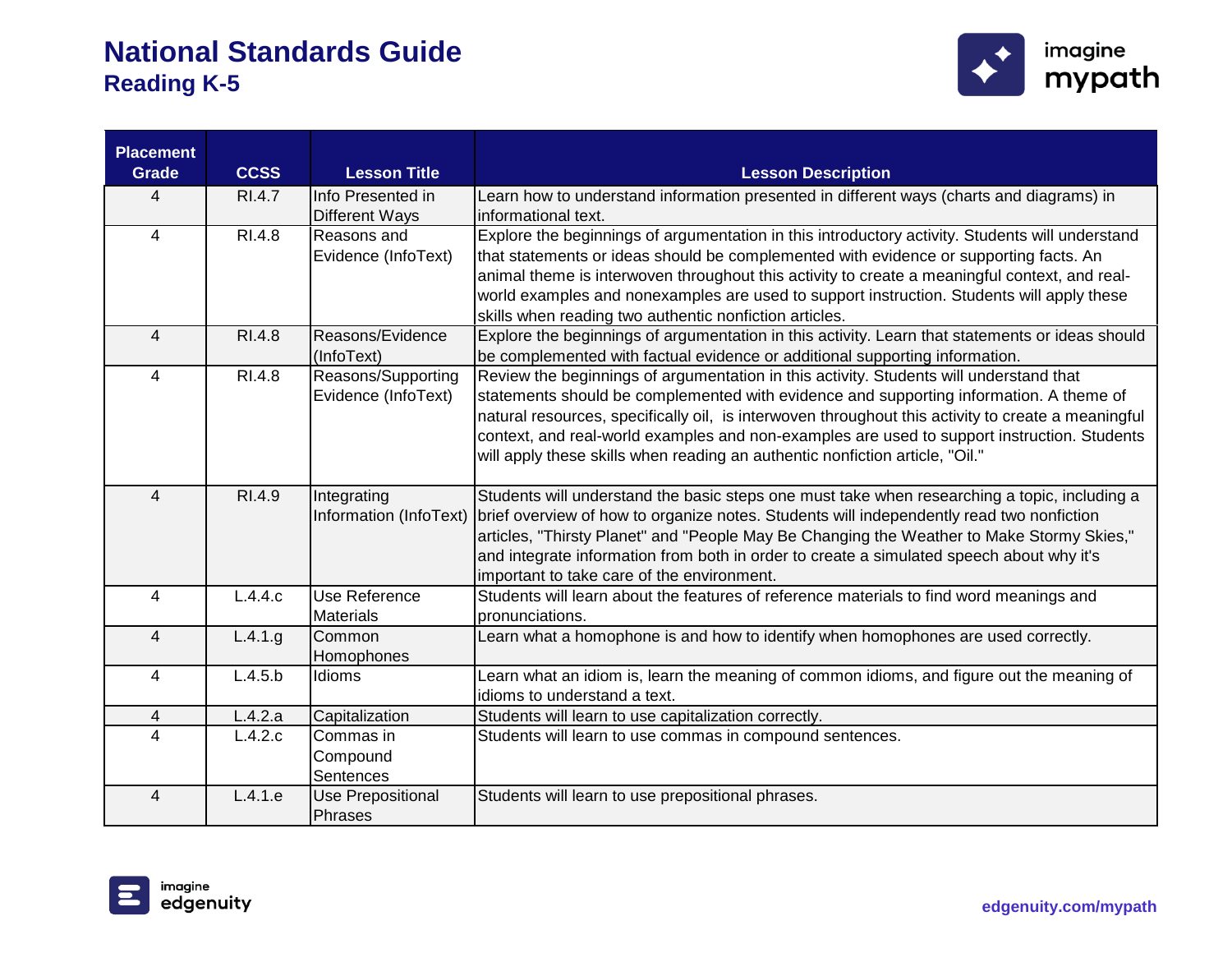

| <b>Placement</b><br><b>Grade</b> | <b>CCSS</b>   | <b>Lesson Title</b>                          | <b>Lesson Description</b>                                                                                                                               |
|----------------------------------|---------------|----------------------------------------------|---------------------------------------------------------------------------------------------------------------------------------------------------------|
| 4                                | L.4.4.a       | <b>Building</b>                              | Explore science vocabulary and academic words. Learn words related to scientific content                                                                |
|                                  | RI.4.4        | Vocabulary-Science                           | such as "carnivore" as well as words that are often used across subject areas such as<br>"instinct."                                                    |
| 4                                | L.4.2.d       | Spelling Words (ie<br>and ei)                | Students will learn to spell words with ie and ei.                                                                                                      |
| 4                                | L.4.2.d       | Spelling<br>Words-Suffixes<br>(able, ible)   | Students will learn to spell words with suffixes -able and -ible.                                                                                       |
| 5                                | RL.5.1        | <b>Explicit and Implied</b><br>Ideas (Lit)   | Learn to differentiate between explicit and implied ideas in a story.                                                                                   |
| 5                                | <b>RL.5.1</b> | Draw Inferences<br>Using Evidence (Lit)      | Learn how to use text evidence to answer questions and make inferences about a text.                                                                    |
| 5                                | <b>RL.5.4</b> | Word Meaning,<br>Simile, Metaphor (Lit)      | Learn how to use context clues to figure out the meaning of unfamiliar words and examine<br>similes and metaphors and how to understand them in a text. |
| 5                                | <b>RL.5.2</b> | Determine<br>Theme/Summarize<br>(Fiction)    | Learn how to examine key details in a text to determine the theme of a story, and then<br>summarize the story.                                          |
| 5                                | RL.5.2        | Determine<br>Theme/Summarize<br>(Drama)      | Learn to identify a drama's theme and to summarize a drama.                                                                                             |
| 5                                | RL.5.3        | Compare and<br><b>Contrast Story Events</b>  | Learn how to compare two events in the same story and see how they are alike or different.                                                              |
| 5                                | <b>RL.5.5</b> | <b>Explain the Structure</b><br>of a Poem    | Learn how a poem's stanzas fit together to create a structure that shows the author's meaning.                                                          |
| 5                                | RL.5.6        | Describe the<br>Narrator's Point of<br>View  | Learn how to determine point of view and how it impacts the text.                                                                                       |
| 5                                | RL.5.7        | Analyze How Media<br>Contribute to Text      | Learn about how different types of media can enhance the tone, beauty and meaning of a text.                                                            |
| 5                                | RL.5.9        | Compare<br>Theme/Topic-<br>Mystery/Adventure | Learn how to compare and contrast topics and themes in mystery and adventure stories.                                                                   |



**edgenuity.com/mypath**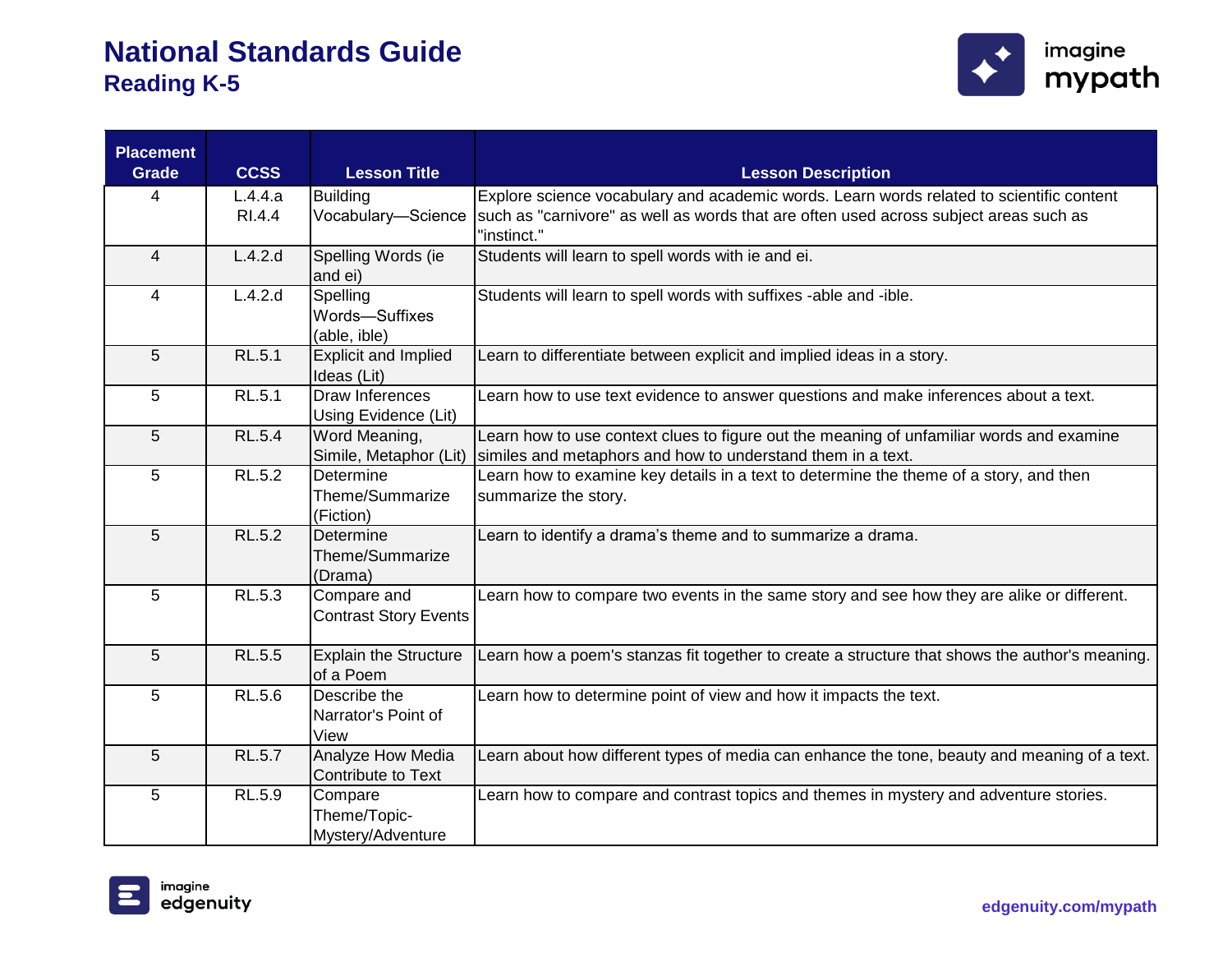

| <b>Placement</b><br><b>Grade</b> | <b>CCSS</b>   | <b>Lesson Title</b>   | <b>Lesson Description</b>                                                                         |
|----------------------------------|---------------|-----------------------|---------------------------------------------------------------------------------------------------|
| 5                                | RI.5.1        | Evidence and          | Learn to use information from a text to support ideas about the text.                             |
|                                  |               | Inference (InfoText)  |                                                                                                   |
| 5                                | RI.5.1        | Draw                  | Learn to use text evidence to answer questions and make inferences about a text.                  |
|                                  |               | Inferences/Evidence   |                                                                                                   |
|                                  |               | (InfoText)            |                                                                                                   |
| 5                                | RI.5.1        | Make                  | Learn to Identify and make inferences in grade-level appropriate passages.                        |
|                                  | <b>RL.5.1</b> | Inferences-Lit/InfoTe |                                                                                                   |
|                                  |               | xt                    |                                                                                                   |
| 5                                | RI.5.4        | Word Meanings -       | Explore academic vocabulary and scientific concepts. In this activity, students will learn words  |
|                                  |               | Science               | related to scientific content such as "mantle" and "geyser".                                      |
| 5                                | RI.5.4        | Word Meanings -       | Explore disciplinary vocabulary and high utility academic words. In this activity, students will  |
|                                  |               | <b>Social Studies</b> | learn words related to scientific content such as "quadriplegic" as well as words that are used   |
|                                  |               |                       | across domains such as "obstacle". Strategies for instruction include the Frayer Model            |
|                                  |               |                       | technique as well as visuals and multiple examples.                                               |
| 5                                | RI.5.2        | Main Ideas,           | Learn how to determine multiple main ideas of a text, identify the key details that support each  |
|                                  |               | Support/Summary       | main idea, and summarize the text.                                                                |
|                                  |               | (Science)             |                                                                                                   |
| 5                                | RI.5.2        | Main Ideas,           | Learn how to find the main ideas and key details in a text. Explain how the key details support   |
|                                  |               | Support/Summary       | the main ideas and summarize.                                                                     |
|                                  |               | (InfoText)            |                                                                                                   |
| 5                                | RI.5.3        | Relationships-        | Learn how to identify and explain relationships between events, such as sequence or cause         |
|                                  |               | Events/Ideas          | and effect, based on information in the text.                                                     |
|                                  |               | (InfoText)            |                                                                                                   |
| 5                                | RI.5.5        | <b>Compare Text</b>   | Explore the similarities and differences between two nonfiction texts with different structures.  |
|                                  |               | Structure - SS        | Learning will be scaffolded throughout this activity, beginning with a review of chronological    |
|                                  |               |                       | order and cause and effect and concluding with a compare and contrast exercise involving two      |
|                                  |               |                       | independently read authentic articles, "Death Valley Days" and "Pedal Power."                     |
| 5                                | RI.5.5        | <b>Compare Text</b>   | Explore the similarities and differences between two nonfiction texts with different structures.  |
|                                  |               | Structure-SS and      | Compare and contrast two independently read authentic articles, "Gold Fever" and "A Different     |
|                                  |               | Science               | Way to Wake Up." Students will engage in a variety of meaningful practice, including the          |
|                                  |               |                       | support of specific graphic organizers in order to help them with the organization, manipulation, |
|                                  |               |                       | and comprehension of information.                                                                 |

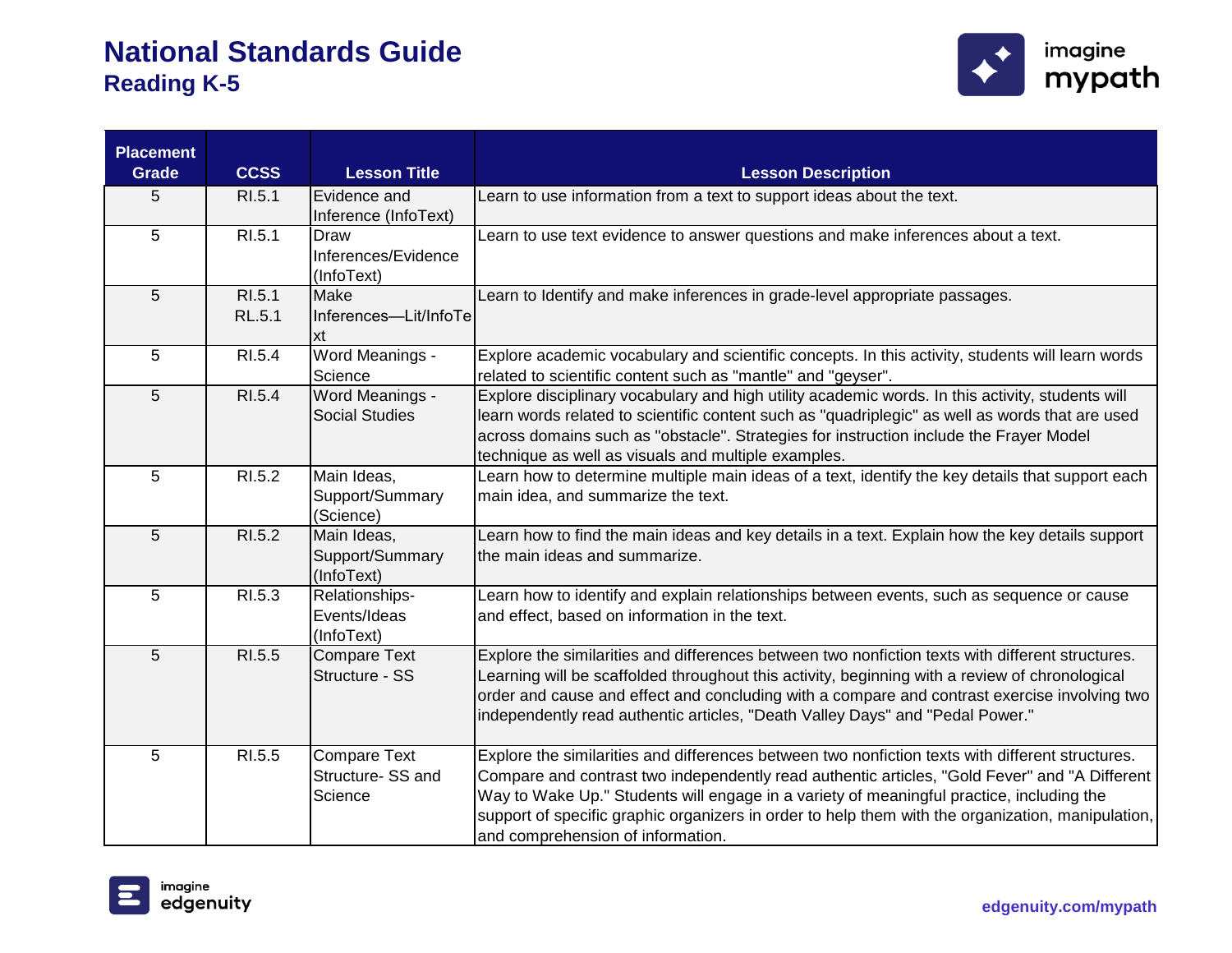

| <b>Placement</b><br><b>Grade</b> | <b>CCSS</b> | <b>Lesson Title</b>         | <b>Lesson Description</b>                                                                                                                                                                    |
|----------------------------------|-------------|-----------------------------|----------------------------------------------------------------------------------------------------------------------------------------------------------------------------------------------|
| 5                                | RI.5.6      | Point of View in Two        | Learn how to analyze a writer's point of view and compare points of view in two pieces of                                                                                                    |
|                                  |             | Texts (InfoText)            | writing on the same subject.                                                                                                                                                                 |
| $5\phantom{.0}$                  | RI.5.7      | Use Information from        | Learn the different types of sources that can be used to locate information and how to locate                                                                                                |
|                                  |             | <b>Multiple Sources</b>     | information within each.                                                                                                                                                                     |
| $5\phantom{.0}$                  | RI.5.8      | Find                        | Students will understand that claims, or ideas should be complemented with factual evidence                                                                                                  |
|                                  |             | Reasons/Supporting          | and supporting information. Real world examples and nonexamples are incorporated as well                                                                                                     |
|                                  |             | Evidence (Sci)              | as multiple practice opportunities to support instruction. Natural phenomenon is the theme of                                                                                                |
|                                  |             |                             | this activity and is interwoven throughout to create a meaningful context and build background                                                                                               |
|                                  |             |                             | knowledge. Students will apply these skills when reading two authentic nonfiction articles.                                                                                                  |
| 5                                | RI.5.8      | Find                        | Review the foundations of argumentation in this activity. Students will understand that claims                                                                                               |
|                                  |             | Reasons/Supporting          | should be complemented with factual evidence and supporting information. Overcoming                                                                                                          |
|                                  |             | Evidence (SS)               | physical differences is the theme of this activity and is interwoven throughout to create a                                                                                                  |
|                                  |             |                             | meaningful context. Students will apply these skills when reading two authentic nonfiction                                                                                                   |
|                                  |             |                             | articles, "Scout Bassett: Succeeding in Life, One Step at a Time" and "Action!".                                                                                                             |
| 5                                | RI.5.9      | Integrate Information       | Practice integrating information in this activity. Students will review the basic steps to take                                                                                              |
|                                  |             | (Science/Tech)              | when organizing notes from two sources. They will independently read two nonfiction articles,<br>'Eye in the Sky" and "Space Junk," and integrate information from both in order to create a |
|                                  |             |                             | simulated speech about satellites in outer space.                                                                                                                                            |
| 5                                | RI.5.9      | Integrate Information       | Practice integrating information in this activity. Students will understand the basic steps one                                                                                              |
|                                  |             | (Social Studies)            | must take when organizing notes from two sources and how to take these notes and turn them                                                                                                   |
|                                  |             |                             | into sentences. Students will independently read two nonfiction articles, "Wildlife Watch,                                                                                                   |
|                                  |             |                             | Baboon Burglars" and "Culture Trek: Kenya," and integrate information from both.                                                                                                             |
| 5                                | L.5.6       | <b>Build Vocabulary by</b>  | Students will learn how to build vocabulary from reading texts.                                                                                                                              |
|                                  |             | Reading                     |                                                                                                                                                                                              |
| 5                                | L.5.4.c     | <b>Print and Digital</b>    | Students will learn about the features of print and digital reference materials.                                                                                                             |
|                                  |             | <b>Reference Materials</b>  |                                                                                                                                                                                              |
| 5                                | L.5.4.b     | <b>Greek and Latin Root</b> | Learn about word roots and use the roots "graph", "tract", and "port" to help understand the                                                                                                 |
|                                  | RF.5.3.a    | Words                       | meaning of words.                                                                                                                                                                            |
| 5                                | L.5.4.b     | <b>Understand Prefixes</b>  | Learn what a prefix is and identify the meaning of words with the prefixes im-, pre-, and mis-.                                                                                              |
|                                  | RF.5.3.a    |                             |                                                                                                                                                                                              |
|                                  |             |                             |                                                                                                                                                                                              |